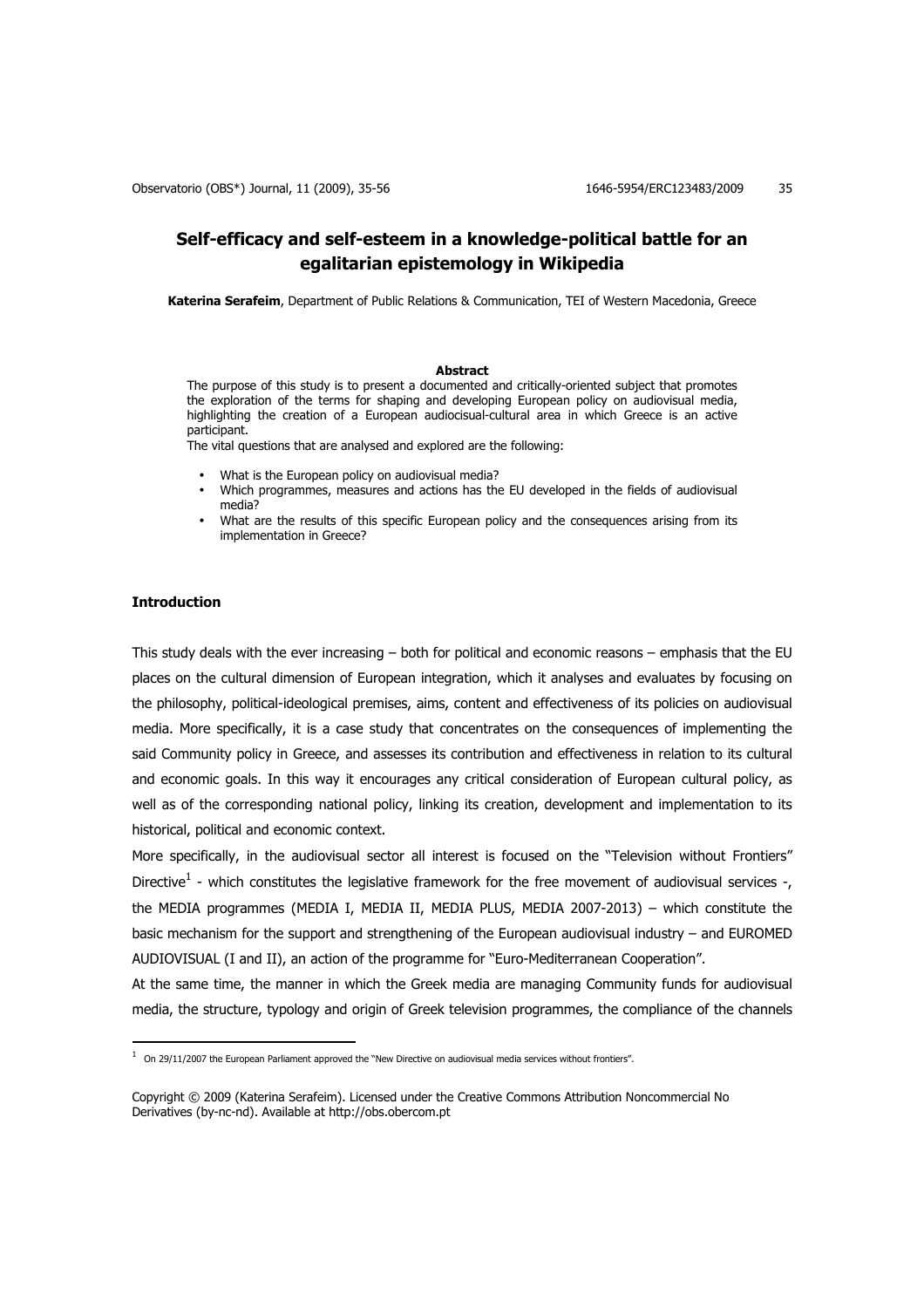with the said European policy, domestic film production, the system for the distribution and utilisation of movies, the "invasion" of American productions, as well as the presence of Greece in the field of audiovisual media in Europe are all being studied. The situation in the Greek audiovisual sector is simultaneously being recorded, which constitutes a special aspect of the broader cultural field and is the driving force behind the undertaking of initiatives that ensure the continuance of the Greek cultural identity and the dissemination of the Greek cultural heritage throughout Europe.

### **Television without Frontiers' Directive: Implementation in Greece**

The single European market is one of the biggest achievements of European integration, and applies to television broadcasts as much as anything else. Thanks to the Single Market, EU citizens have a much greater choice of goods and services. We can watch TV channels from all over Europe. In this way, broadcasters can attract greater audiences and viewers can profit from a bigger choice of channels. This single European TV market needs, however, a minimum set of common rules – for things like television advertising, the production of audiovisual programmes and the protection of minors.

The cornerstone of the European audiovisual policy is the "Television Without Frontiers" Directive (TVWF http://ec.europa.eu/avpolicy/reg/tvwf/index\_en.htm) was adopted in 1989 (Directive 89/552/EEC) and subsequently revised in 1997 (Directive 97/36/EC) and in 2007 to become the "Audiovisual Media Services Directive" to provide an up–to-date regulatory framework for the European audiovisual sector. The new Audiovisual Media Services Directive 2007/65/EC has been published in the Official Journal n° L 332 of 18 December 2007 and entered into force on 19 December 2007. Member States shall transpose it into national law by 19 December 2009 at the latest. In the meantime the provisions adopted in application of the TVwF remain fully applicable.

The 'Television without Frontiers' Directive has been transposed into Greek legislation and applied as conscientiously as possible by TV stations. Specifically, Law 2328/1995 placed on the Greek statute book the provisions of Directive 89/552.EEC<sup>2</sup>. Law 2328/1995 was introduced in order to regulate the licensing system and to ensure transparency and quality in radio and TV broadcasting; it is now the main legislative framework within which Greek private radio and TV must operate. In 2000, Presidential Decree 100/2000 was issued, incorporating the revised Directive 97/36/EC of the European Parliament and the Council on 'Television without Frontiers'. The provisions of this Decree are implemented across the whole range of l

<sup>2</sup> This is the Directive on 'Television without Frontiers' whose provisions were transposed originally into Greek law by means of Presidential Decree 236/1992. Law 2328/1995 `Legal framework governing private television and radio, regulation of issues in the radio and TV sector and other provisions' (Gov. Gazette I<br>159), codifying in a sense these provisions, resolved the interpr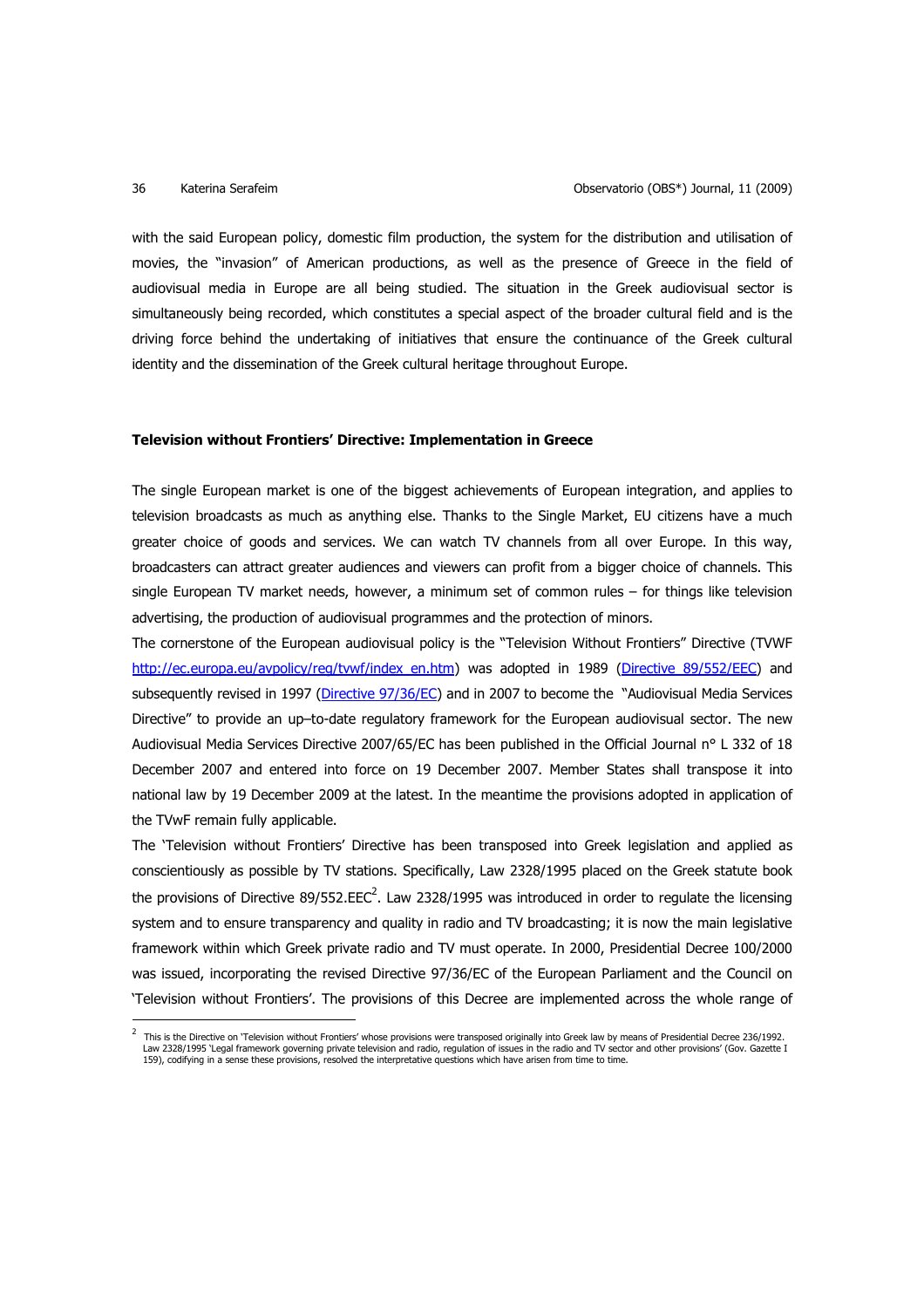radio and TV services (public and private radio and TV, free and subscriber reception) and have made a vital contribution to strengthening the statutory framework for the quality of these services. The regulations in question are complemented by the provisions of the codes of ethics of the National Radio and TV Council.

The commitment deriving from the 'Television without Frontiers' Directive is that there be a quota in the broadcasting of European programmes (this concerns audiovisual works apart from sports, information and special content broadcasts, as well as news bulletins). For their part, the TV station managers have been particularly careful in maintaining the European origin of their programming in recent years. In fact almost all the Greek channels regularly offer a schedule of programmes produced within the frontiers of the European Union – often broadcasting a larger proportion of European programmes than the Directive actually requires. Of course the Greek TV networks tend to demonstrate an extreme polarization in their schedules – consisting on the one hand of purely Greek (not made elsewhere in Europe) programmes, and on the other of material from the States (Serafeim, 2005).

Thus the provisions of the Directive have been fully incorporated into Greek law, and reinforced by national legislation. These provisions involve respect for human dignity, protection of the individual and privacy, protection of minors, ensuring a plurality of views, advertising, sponsorship and teleshopping, the proper use of the Greek language, the rights of special audiences (e.g. the deaf and dumb) or vulnerable population groups (e.g. religious minorities), and the right of access of the public to events of major importance to the community.

Nevertheless, a large number of complaints have been lodged with the European Commission – most of them from consumer groups – concerning alleged failures to comply with the rules on advertising and sponsorship, in respect of time limits. The problems have involved especially the practices implemented by certain TV companies in Greece. In respect of execution of the provisions of Directive 89/552/EEC, action has been initiated for violation on grounds of inadequate implementation. The allegations involving Greek TV companies have been the subject of investigation. The Greek authorities have monitored the issue and initiated the process of taking corrective measures [COM (2002) 778]. The fourth report on implementation of the 'Television without Frontiers' Directive [COM (2002) 778)] indicated which memberstates have taken measures more rigorous than those required by the Directive in terms of advertising rules. Greece is the second most strict of all the member states, after Sweden, banning the advertising of toys from 7am to 10pm.

The provisions on protection of minors from unsuitable TV programmes are thus now clearer and more stringent. The Greek Presidential Decree requires that 'Radio and TV stations must not broadcast programmes which might seriously impair the physical, mental or moral development of minors, and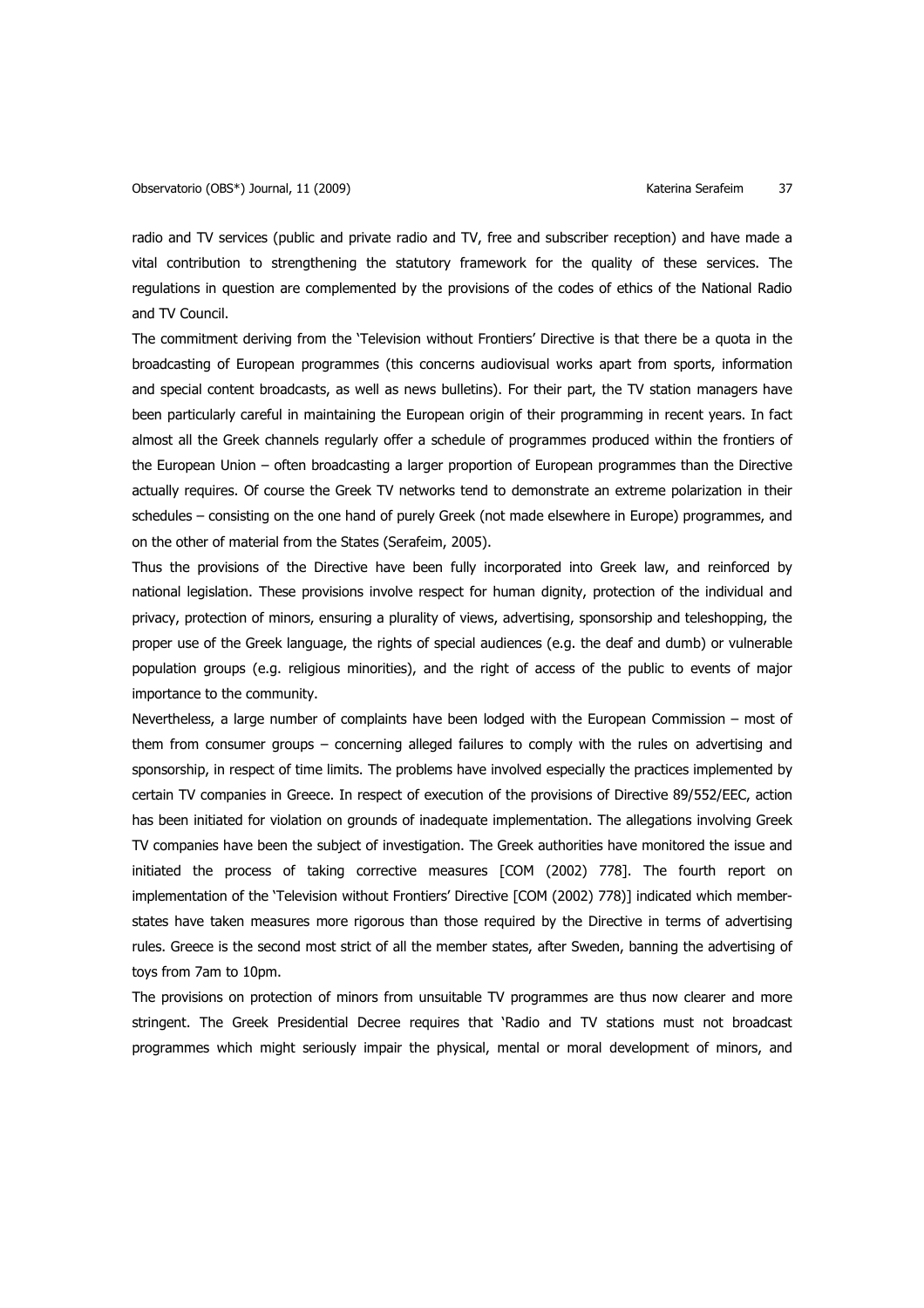$\overline{a}$ 

especially programmes containing scenes of pornography or gratuitous violence; nor must they show on their news bulletins scenes of actual violence unless this is necessary to inform the public of some event. Dramatic re-enactments on news bulletins are not allowed. It is forbidden to show juvenile witnesses or victims of criminal actions or accidents on TV news or other informational programmes. Such exposure is permitted only in exceptional cases, when necessary in the cause of public information and not causing pain or harm to the minor in question, and only when the written consent of parent or guardian has been obtained. Juvenile perpetrators of criminal acts or minors who have caused accidents may not be shown in any circumstances'.

For the first time the Greek TV stations are obliged to classify all their output depending on the degree of adverse impact it may have on the personality and mental and spiritual development of minors. For the first time the Presidential Decree introduces a mandatory system of programme labelling: 'Each category will be designated by a special symbol, which shall appear on the screen throughout the entire programme. The same symbol must appear next to the title of programmes in any publication, advertisement or schedule appearing in the press'. The category into which programmes of fictional content (film, serial) are placed will determine the time at which they can be broadcast (Greek Min. Decision  $6138/E/17.3.2000)^3$ .

The same ministerial decision also determines the hours at which programmes may be broadcast and the period of time for which the symbol must be displayed, depending on the category into which the programme has been placed. It also sets out the procedure for classifying programmes, the process being conducted by a panel of experts to be set up at each TV station. As for advertising, Greece has stricter limits in place than other member states, especially when the product being advertised is a children's toy. Broadcasting of commercials for toys is prohibited between the hours of 7am and 10pm (article 14 para. 8 of Law 2251/1994). The Greek Presidential Decree 100/2000 also introduced specific measures to provide a right of redress for persons offended by TV programmes. It lays down also that Greek television companies must ensure at least 51% of their overall scheduling consists of audiovisual material of European origin.

One very important provision concerns the screening of TV programmes originating from other member states of the European Union to prevent the broadcasting of irresponsible material. According to the Presidential Decree in question, 'the Minister for Press and Media may, with the consent of or on the recommendation of the Radio and TV Council, order a ban, using any necessary technical means' on the transmission of specific programmes in the following cases: First, if their content 'blatantly and grossly

<sup>3</sup> The symbols for each category and the permitted broadcasting hours were determined by decision of the former Minister for Press and Media, see the Greek Min. Decision 6138/E/17.3.2000.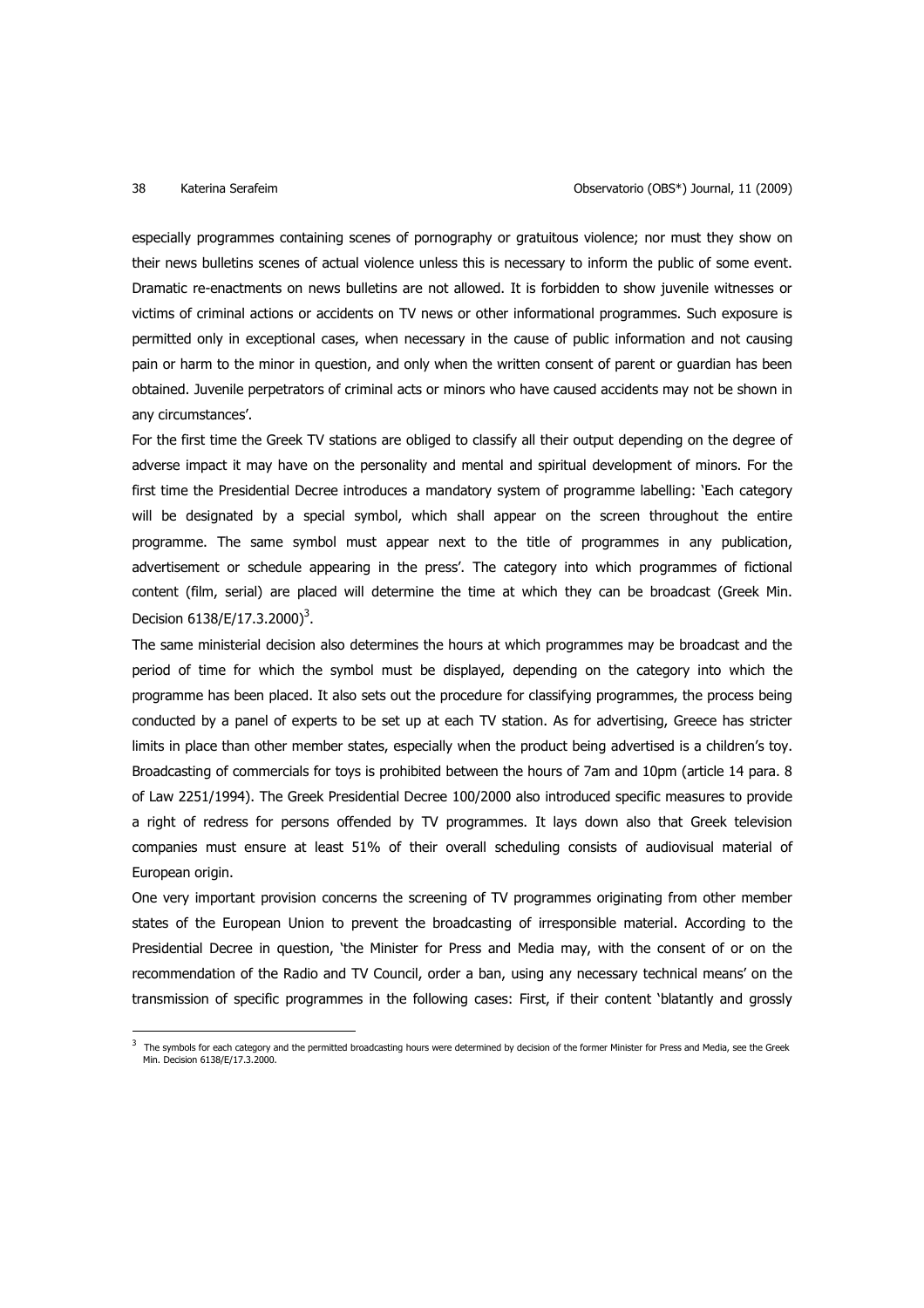violates the rules and principles of child protection'. Secondly, if the programmes 'incite hatred on grounds of difference in race, religion, nationality or gender'. The Decree states that for the preventive ban to be imposed, the TV operator in question must have violated the above conditions at least twice in one year.

The European Council Recommendation of  $24<sup>th</sup>$  September 1998 on the protection of minors and human dignity is the first legal framework – on the EU level – to define the content of direct-link audiovisual services and information services made available on the Internet. The report on implementation of this Recommendation, published in 2001, showed that in general terms its execution was already fairly satisfactory. Open telephone lines and information campaigns were launched in almost all the member states, including Greece, while codes of ethics were also introduced. The industry has worked to create reliable Internet filters and the Commission has increased the level of international cooperation in the sector, since a large volume of illegal and harmful material comes from outside the European Union [COM (2003) 784 final].

Two of the most important points of the TwF Directive, are the articles 4 & 5 which reflect the cultural aspect of the TwF Directive because they promote the circulation of European audiovisual works and thus they enhance the cultural diversity. Cultural diversity, here is considered to include both the ability for different cultures to make audiovisual works and their ability to share these works.

As far as the cultural impact of the TWF Directive is concerned:

- Almost all the channels regularly offer a schedule of programmes produced within the frontiers of the European Union – often broadcasting a larger proportion of European programmes than the Directive actually requires;
- 25% of qualifying transmission time should be for works produced in Greek;
- Regulators perform additional monitoring or sampling to check returns;
- Television companies ensure that at least 51% of their overall scheduling consists of audiovisual material of European origin;
- The average ratio of European works in qualifying transmission time of the channels reaches almost the 70% of the programme;
- The average proportion of independent productions in qualifying transmission time for the major channels has overpassed the 10%;
- Greece, a Member State with a national average of European works greater than the EU average, is also among the most prescriptive in the way that applies Articles 4 and 5;
- National regulations relating to programme production in Greek language act as a barrier to intra-Community trade in programme production (Serafeim, 2005).

When studying the reports of the European Commission on the implementation of the "Television without Frontiers" Directive, as well as the programme structure of the Greek private and public television, one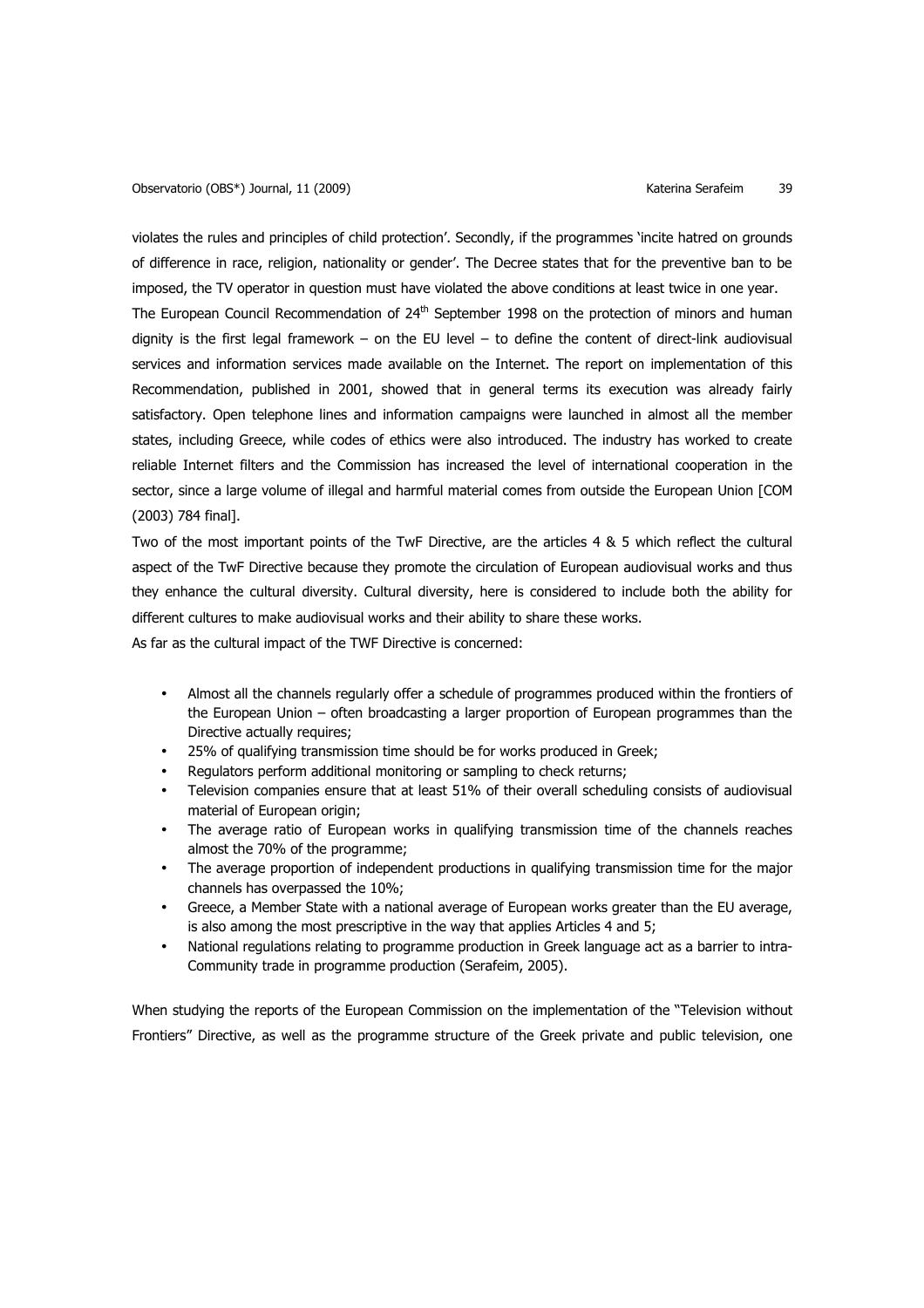$\overline{a}$ 

discerns a certain harmonisation of the Greek TV stations with the provisions of the Directive regarding the origin of the programme being broadcast. As of 1991 there has been a substantial change in the profile of these programmes, which have gone from being American-centred to being European-centred. That is to say that the number of programmes produced within the EU has increased, while at the same time the imported transatlantic productions have been losing ground. It is worth noting that based on the data of the European Commission on the implementation of the said Directive in the year 2000, 71.18% of programmes on Greek television were of domestic or European origin (Skouras, 2003; Paschalidis, 2005). However, this is in actual fact not a realistic image, since the concept of the so-called "European programme" encompasses national productions, which include TV series (sitcoms, drama), soap operas, game shows, morning and afternoon magazine programmes, talk shows, reality shows, Greek films, children's programmes, news bulletins, sports and current affairs programmes. Thus, it is not so much an increase in the number of programmes coming from other EU countries, but an increase in domestic productions. At the same time, a large part of prime-time television continues to be dominated by Hollywood productions or American soap operas, series and romantic comedies, whereas only a small percentage of European productions are broadcast. Public television channels are the exception, as they broadcast a high percentage of European productions, amounting to an average of 90%.

If we consider the ratio between domestic and foreign programmes on Greek television from 1989 to date (2004), we will discover that in the period between 1989 and 1993 there was a significant increase in foreign – mainly American – programmes, and from 1993 onwards a certain a stability can be discerned, or rather, a decreasing tendency. With the emergence of private television, the ratio between domestic and foreign programmes increased in favour of domestic productions. The ratio between Greek and foreign programmes in the 1987-1988 television period was 61% to 39% of the total broadcasting time. The ratio between Greek and foreign programmes in the 1992-1993 television period reached up to 70% to 30% (Papathanassopoulos, 2000).

As regards the typology of the Greek programme, certain basic categories of television programmes have been established (news, morning current-affairs programmes, morning magazine programmes, daily series, sitcoms, drama, reality and talk shows), which are broadcast in specific TV time slots, thus resulting in a uniformity of television programmes. 'The relative emphasis on news programmes on various private television channels varies significantly, with their average duration over the last decade corresponding to about 1/3 of the overall broadcasting time of the 4 largest television channels. More or less the same applies to ET1; however at NET<sup>4</sup> this percentage reaches approximately 2/3 of the overall

<sup>&</sup>lt;sup>4</sup> ET 1 & NET belong to the Hellenic Broadcasting Corporation (ERT S.A.) and are the 2 main channels of the Greek public television.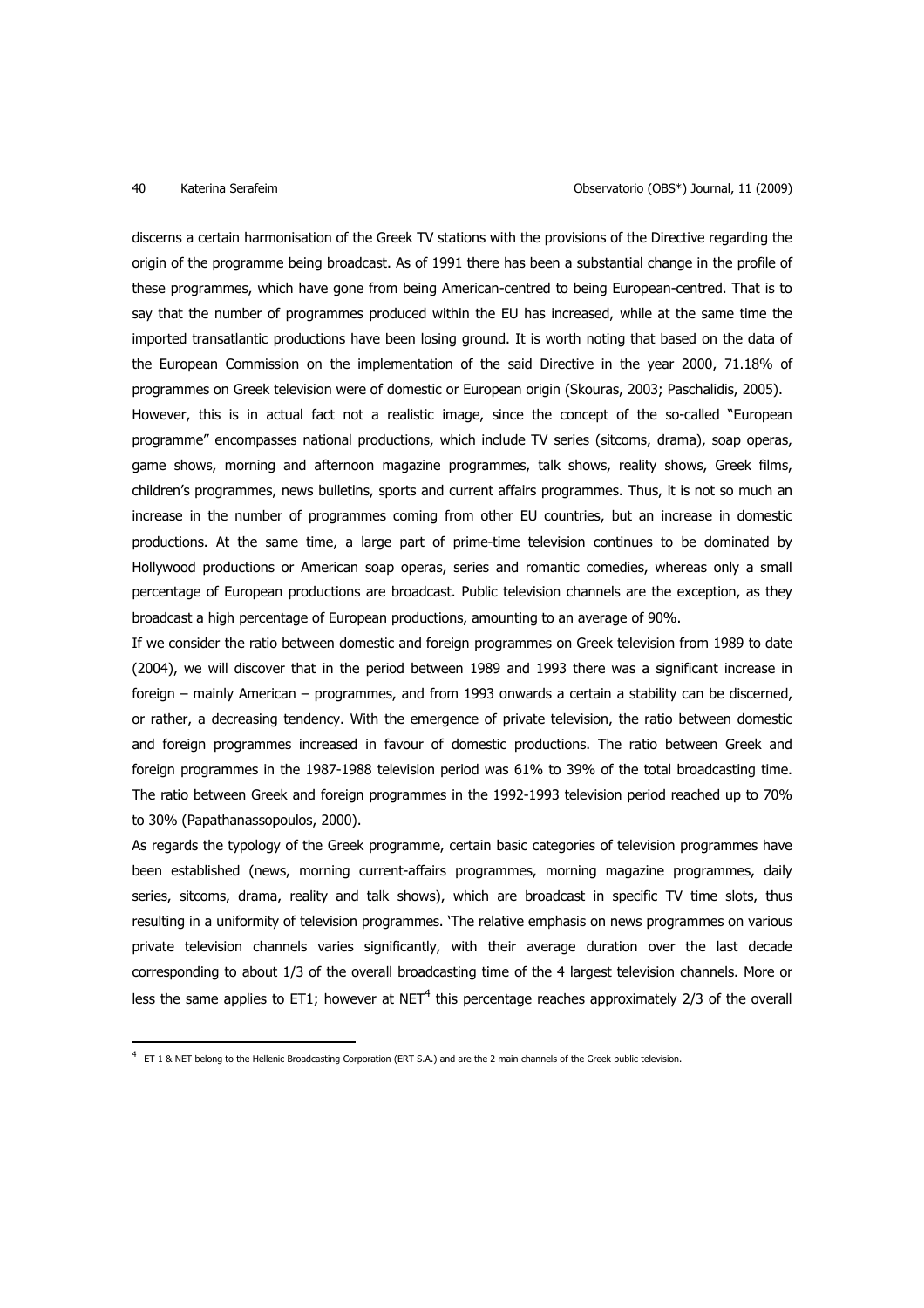broadcasting time. The disproportionately heavy emphasis placed on news programmes throughout the spectrum of television is to a large extent due to the establishment of extensive morning current-affairs programmes on all channels with the exception of ET1 (Paschalidis, 2005). On the other hand, the general conclusion regarding TV series is that they take up approximately 1/4 to 1/5 of the overall programme of private television stations. ET1, which is the only public TV station that broadcasts television series, dedicates 1/6 of its time, whereas many of the series it shows come from Europe. Furthermore, public television dedicates 8% of its time to the screening of European films. On the contrary, commercial Greek and foreign films take up 1/5 of private stations' television programmes, with the only exception being STAR channel, which dedicates about 25%-30% of its programme to exclusively American-produced films. The programme patterns of Greek TV stations have essentially remained the same over the last few years. However, reality shows, which are distinguished for their relatively low production costs and high adaptability to the Greek television reality, have consolidated their role in the programme structure of high-viewership stations among the TV fiction productions. More specifically, the prime-time slot is taken up by "first run" TV fiction of national origin, while imported – mainly of US origin – fiction continues to cover the other slots dedicated to these productions. The presence of European non-domestic TV fiction and feature films has remained quite limited. As of 1997 there has been a significant change in viewer preferences in favour of Greek productions, which now dominate the prime-time slot<sup>5</sup>.

From 1989 onwards, the Greek state (public) channels have been playing more of a supplementary role; they are more complete and maintain genre types (e.g. documentaries, art and culture programmes) that cannot thrive in private television, which functions competitively (Papathanassopoulos, 2000). On the other hand, the Greek private television stations do not favour such programmes due to their low appeal in television terms; instead they focus their interest on the sphere of entertainment (sitcoms, soap operas, movies) and on talk shows and cartoons that bring in high viewer ratings and, consequently, an inflow of advertising revenue. The paradox is that although there is a significant increase in the number of programmes on private television, these programmes are in their overwhelming majority informative and entertaining in nature, and they are produced domestically (not coming from other EU countries). At the same time one notices a significant decrease in the number of cultural and educational programmes, as well as children's programmes, excepting cartoons, which flood the morning slots of private TV stations on weekends. So, by making a comparison between the typology of the programmes of public and private television, one notices that the programmes of state channels are more multifarious, whereas private channels move between current affairs, entertainment and sports programmes. Once again, the domestic

 $\overline{a}$ 

<sup>&</sup>lt;sup>5</sup> Up until 1997 the prime-time slot was taken up by foreign productions.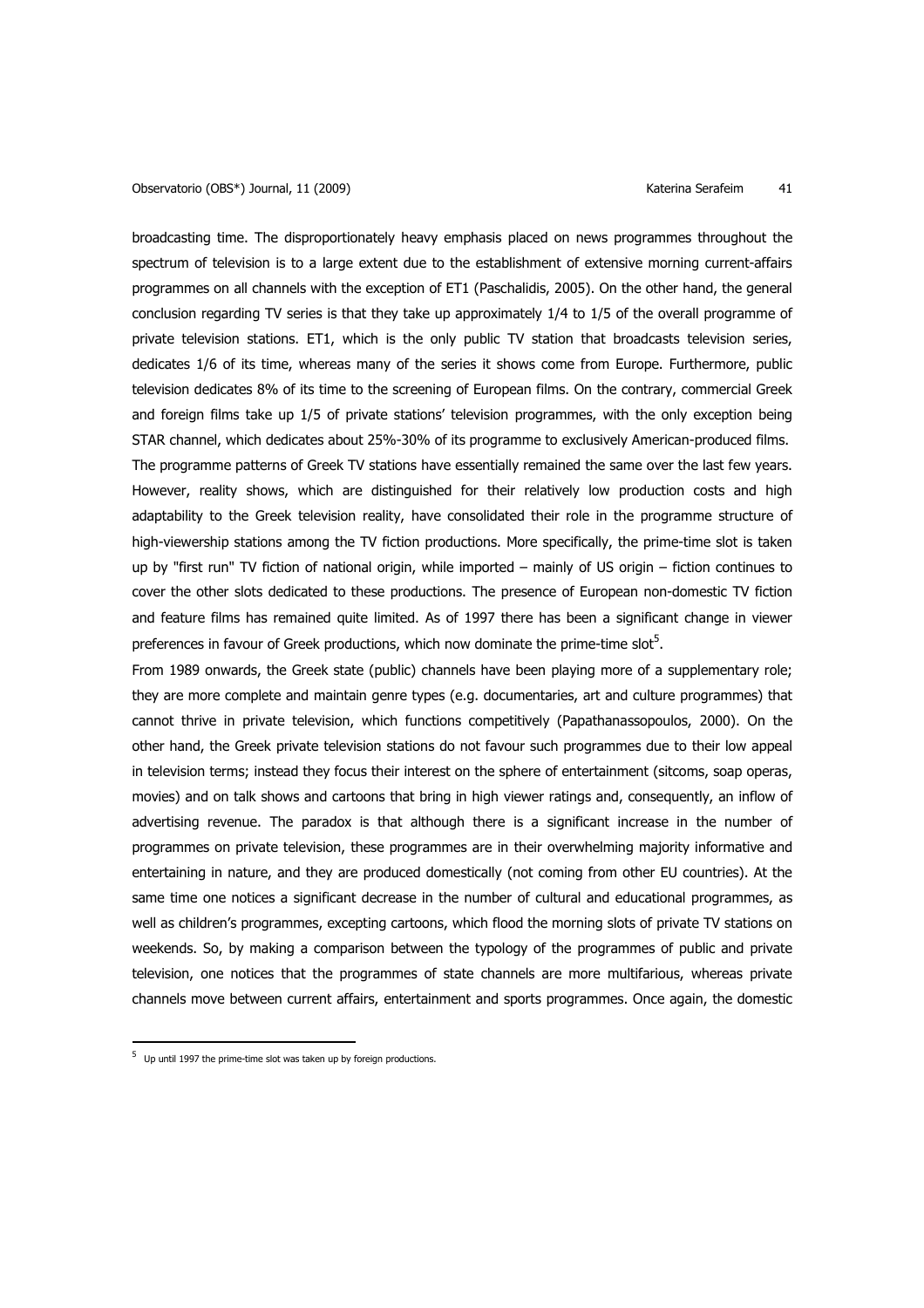TV product prevails over the European television product (Papathanassopoulos, 2000).

With regard to the allocation of the programme, from the emergence of private television to date there has been an increase in the category of current affairs programmes and in the volume of the Greek entertainment programme. The foreign entertainment programme is still taken up by American productions. The presence of European films is rather limited, while Hollywood movies prevail in the prime-time slots of TV stations. Consequently, the percentage of European programmes – non-domestic – is essentially low and the Greek television stations do not in fact entirely comply with the commitment arising from the "Television without Frontiers" Directive regarding the broadcasting of European films, excepting news bulletins, sports, current-affairs and other programmes of a specific content. That is to say, the profile of domestic television is primarily Greek and secondarily American, not European. Thus, the image of the contemporary domestic television reality of Greece in terms of its European profile is unreal. The same applies to the remaining European countries.

Despite the fact that the reports of the European Commission on the overall implementation of the provisions of the "Television without Frontiers" Directive – and specifically of articles 4 and 5 concerning the percentage of European films that are to be broadcast – are satisfactory, European programmes are nevertheless rare on Greek television, as is the case in the other European countries, while there is an overabundance of domestic television productions which, in a wider sense, come under the productions of EU member states. This is the weakness of the Directive: it does not clearly define the origin of the "European programme", resulting in Greece, as well as other EU countries, including national productions in this framework. This particular Directive was established in order to deal with the problem of the invasion of American television products in the European market and to boost European films. Of course, domestic TV series now form the main body of the entertainment programme, prevailing over American series. This change is included among the positive results of the Community policy on the support of European audiovisual productions and co-productions, as well as on the smooth circulation of television broadcasting services.

# **The financial support mechanism: The M.E.D.I.A. Programme**

The MEDIA Programme has been operating to encourage the development of the European audiovisual industry since January 1991. There have been four multiannual programmes since 1991: MEDIA I (1991- 1995) (90/685/EEC), MEDIA II (1996-2000) (95/564/EC & 95/563/EC), MEDIA Plus (2001-2006) (2000/821/EC & 846/2004/EC), MEDIA Training (163/2001/EC & 845/2004/EC) and MEDIA 2007 (2007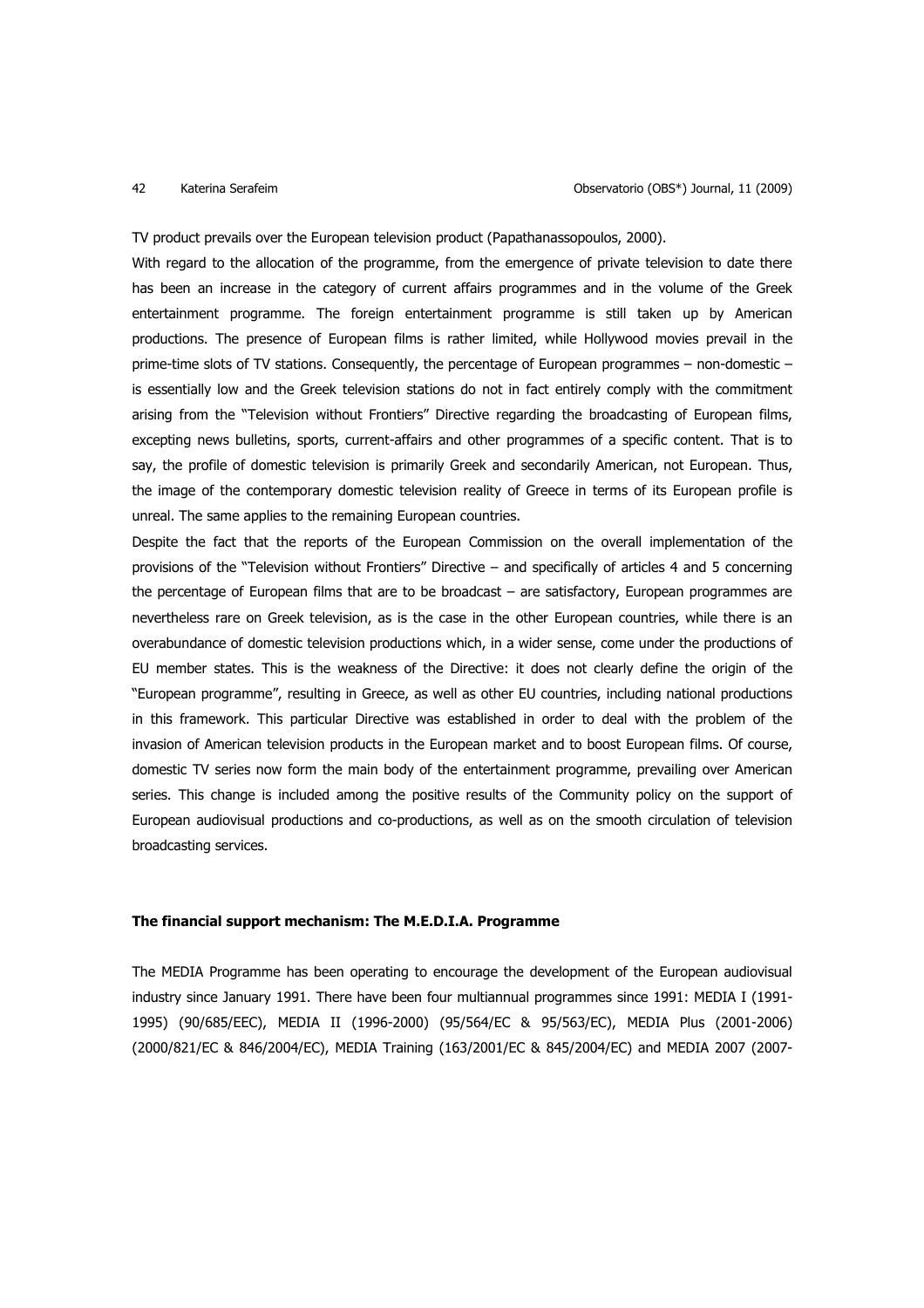2013) (1718/2006/EC). The new MEDIA 2007 programme is the fourth multi-annual programme since 1991, with the participation of 30 member-states. Each of these programmes includes measures to support the European film industry, make it more competitive and foster the circulation and production of European audiovisual products.

The general orientation of MEDIA is to:

- strengthen the competitiveness of the European audiovisual industry both in European and international markets by supporting the development, distribution, dissemination and promotion of audiovisual works;
- promote the development of the independent production and distribution sector with special regard for the small and medium-sized enterprises, with the development of the a/v sector in countries and regions with a low audiovisual production capacity and/or restricted geographical or linguistic area;
- promote the cultural and linguistic diversity of the EU Member States and to enhance the European audiovisual heritage, setting both as priorities through programme evolution.

MEDIA 2007 is the new programme of the European Union that will be spending 755 million euros to support the European film industry over the next seven years. Approximately 65% of the overall budget will contribute to expanding the circulation of European films to other countries in Europe and the rest of the world (Media Desk Hellas, www.mediadeskhellas.eu ). MEDIA 2007 facilitates access to financing, especially for SMEs, and increases the use of digital technologies, thus making the European audiovisual sector more competitive.

### The MEDIA programme results in Greece

The implementation of the MEDIA II, MEDIA PLUS & MEDIA Training in Greece contributed significantly to the revival of the Greek film industry, by financing domestic productions and promoting them to the cinemas. Remarkable is the continuously increasing progress that is taking place the current period, with the concretization of the programme MEDIA 2007-2013.

The impact of the first MEDIA programme was poor due to the fact that none of the 19 professional management structures were located in Greece. Following the "golden era" of the Greek film industry where the domestic star system was developed and an important economic activity took place in the fields of production, distribution and exploitation- a huge crisis came, which was worsened with the appearance of television. The appearance of television changed the whole picture radically, as most private producers turned to television series, which resulted in filming activity - mainly commercial cinema - losing valuable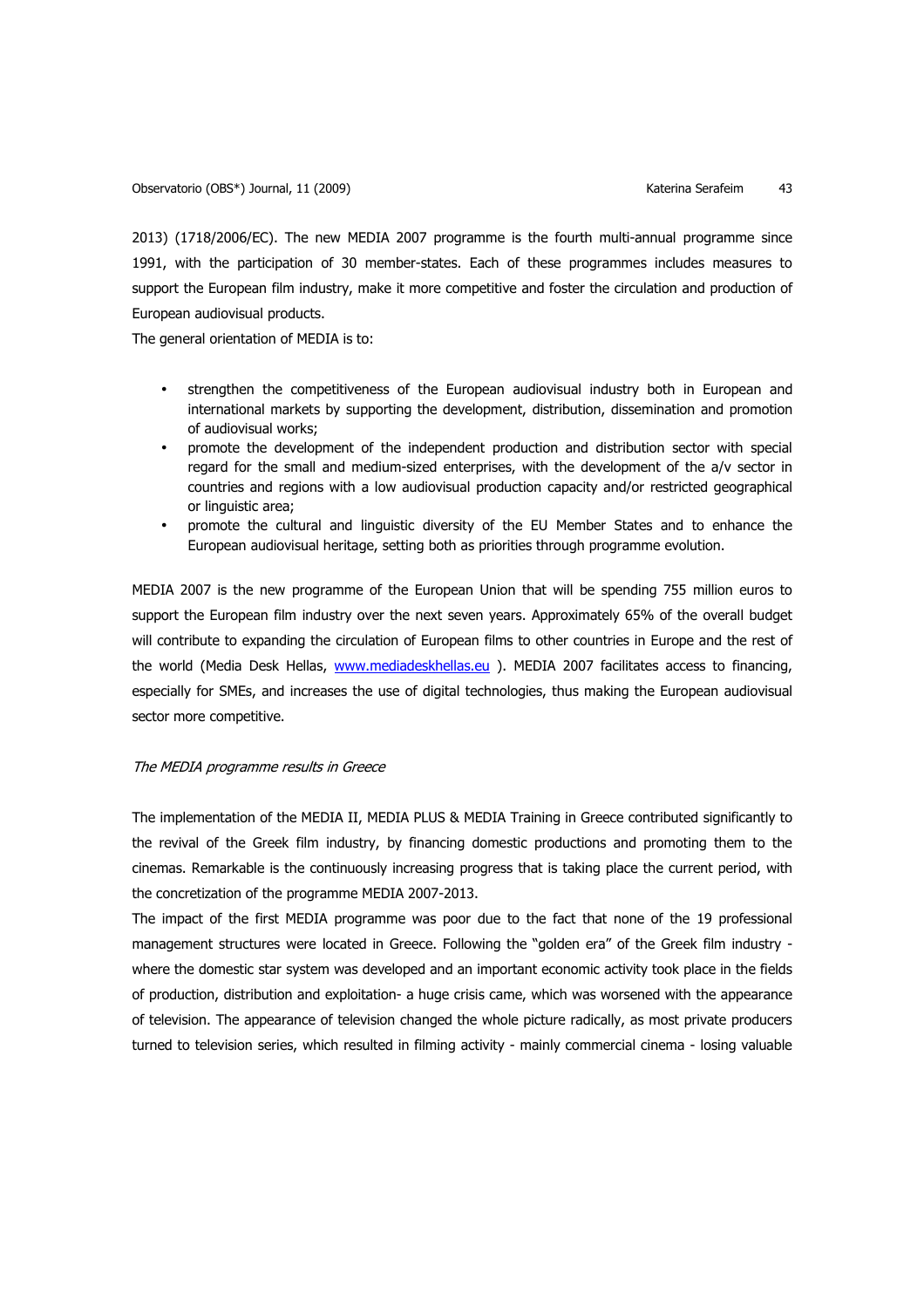private funding sources. Just in 1995, the domestic cinematographic production started making its presence vivid, inside Greece, and many Greek films "travelled" abroad and were nominated (IOM, 2003; Serafeim, 2005).

During MEDIA I, professionals' contacts with the programme were sporadic. Moreover, the lack of ability to efficiently cover the wide range of needs, especially of a "small country" was obvious. With a new architecture and an increased budget, MEDIA II, instituted by two Council Decisions [MEDIA II – Development and distribution (1996-2000): Council Decision 95/563/EC (10 July 1995), MEDIA II – Training (1996-2000) Council Decision 95/564/∂C (22 December 1995)], targeted Commission's support on three key-sectors in order to increase the competitiveness of the European audiovisual industry: development, transnational distribution & dissemination, including the promotion of audiovisual works and training of professionals.

According to Council decisions, MEDIA II disposed of a budget of €310 million, i.e. 55% higher than MEDIA. There has certainly been an increase in the programme's financial resources for the five-year period 1996-2000. Nevertheless, according to the opinion of the Greek delegation in the MEDIA Committee, the budget of the unique overall support mechanism for the European audiovisual industry could justify even higher financial means based on the objective to obtain structural results (IOM, 2003). The MEDIA II programme could be considered as a new programme, in relation to the previous five-year period, due to the structural change that consisted in identifying individual fields for action-intervention, as well as initiating a different structure from that of the previous five-year period. Its aim was to gain the maximum degree of access and transparency in managing the valuable support expected by European audiovisual professionals. Furthermore, the experience from the initial phase of the programme, caused MEDIA II to have as its chief purpose the creation of structural results, both on a medium and long-term basis, by rejecting any fragmentary choices (IOM, 2003).

According to the estimations of the Greek delegation in the MEDIA Committee (Hellenic Audiovisual Institute of the Ministry of Press & Mass Media, Ministry of Culture) and of other delegations from "small countries", positive discrimination must produce even more essential results, especially after the programme's expansion to the wider European frontiers, in order to realise a minimum level of coherence in the European audiovisual economy. For the first time in 1997, the 12 delegations from the "small countries" participating in MEDIA and the representative of the European Commission, met in Athens, under the initiative of the Hellenic Audiovisual Institute (IOM), with the objective to systematise support towards the interests of their audiovisual professionals, especially through the implementation of the positive discrimination principle (Hellenic Audiovisual Institute (IOM), 2001).

The Greek audiovisual professionals followed a long course in trying to approach the MEDIA programme,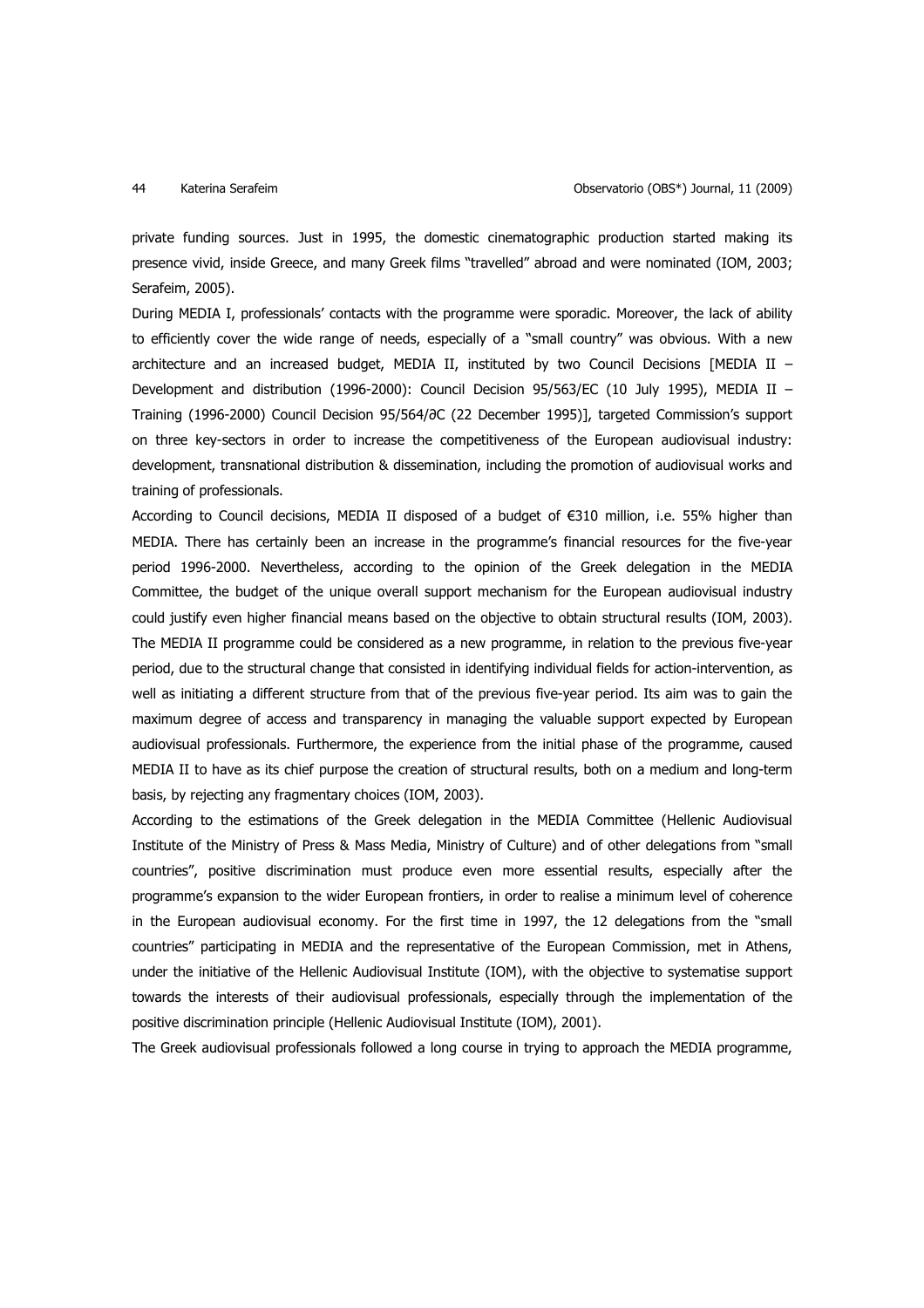$\overline{a}$ 

which can easily by revealed by referring back to its first five-year period, when their contacts with the programme were sporadic and were often the result of the insightful skills of some new creators, rather than the programme's ability to efficiently cover the wide range of needs, especially of a "small country". In the case of Greece, the impact of the first MEDIA programme was poor due to the fact that none of the 19 professional management structures were located in Greece. During MEDIA II, Greek professionals expressed a strong and consistent interest over time, which was also supported by the activities of the Greek information office «MEDIA DESK HELLAS». The total amount contributed by MEDIA II to support Greek enterprises and professionals in the form of subsidies and loans is estimated at 7 million  $\epsilon$  (IOM, 2003; MEDIA Programme). The tendency of the Greek audiovisual sector to adopt professional standards for business activities at European and international level was expressed with the participation of more than 630 professionals (producers, directors, scriptwriters) in vocational training on script-writing techniques, financial management and the new technologies for the production of audiovisual programmes (IOM, 2003).

From 1990 until today, regardless of the programme's individual returns for Greek professionals and despite various critical comments, their gain is essentially connected to the reality of being small and medium-sized businessmen from a country of low audiovisual capacity and restricted geographical and linguistic area. The actual gain from the operation of the MEDIA programme is mainly related to its role as a lever, to the benefits gained from everyday practice and from networking in a supranational business environment that offers multiple opportunities.

The implementation of European actions and particularly the MEDIA programme, as a lever for the development of the European audiovisual industry, has also played an important role in Greece, especially as regards the distribution of European non-national films. In fact, in 1996 when MEDIA II was launched, only 14% of all European films were distributed beyond their national borders to other European countries. In 2000, when MEDIA II was completed, this percentage had risen to 23% (Viviane Reding, EC, 5 October 2001).

In the framework of the Community Programme, the Europa Cinemas<sup>6</sup> network (Europa Cinemas, 2003), which was created in 1992 thanks to the financing from the MEDIA Programme of the European Union and of the Centre National de la Cinématographie, Europa Cinemas and has become the first cinemas network with a mainly European programming, has also had a positive impact by supporting cinema halls predominantly with European film programming.The network provides a financial support to cinemas that

<sup>&</sup>lt;sup>6</sup> Thanks to the support of Eurimages and the French Ministry of Foreign and European Affairs, the activity of Europa Cinemas has extended to eastern European countries. Thanks to the support of Euromed Audiovisuel of the European Union, the network has been set up in 12 Mediterranean countries, offering support to the promotion, distribution sector as well as to the exhibition of European and Mediterranean films. EUROPA CINEMAS : 43 countries, 439 cities, 758 cinemas, 1945 screens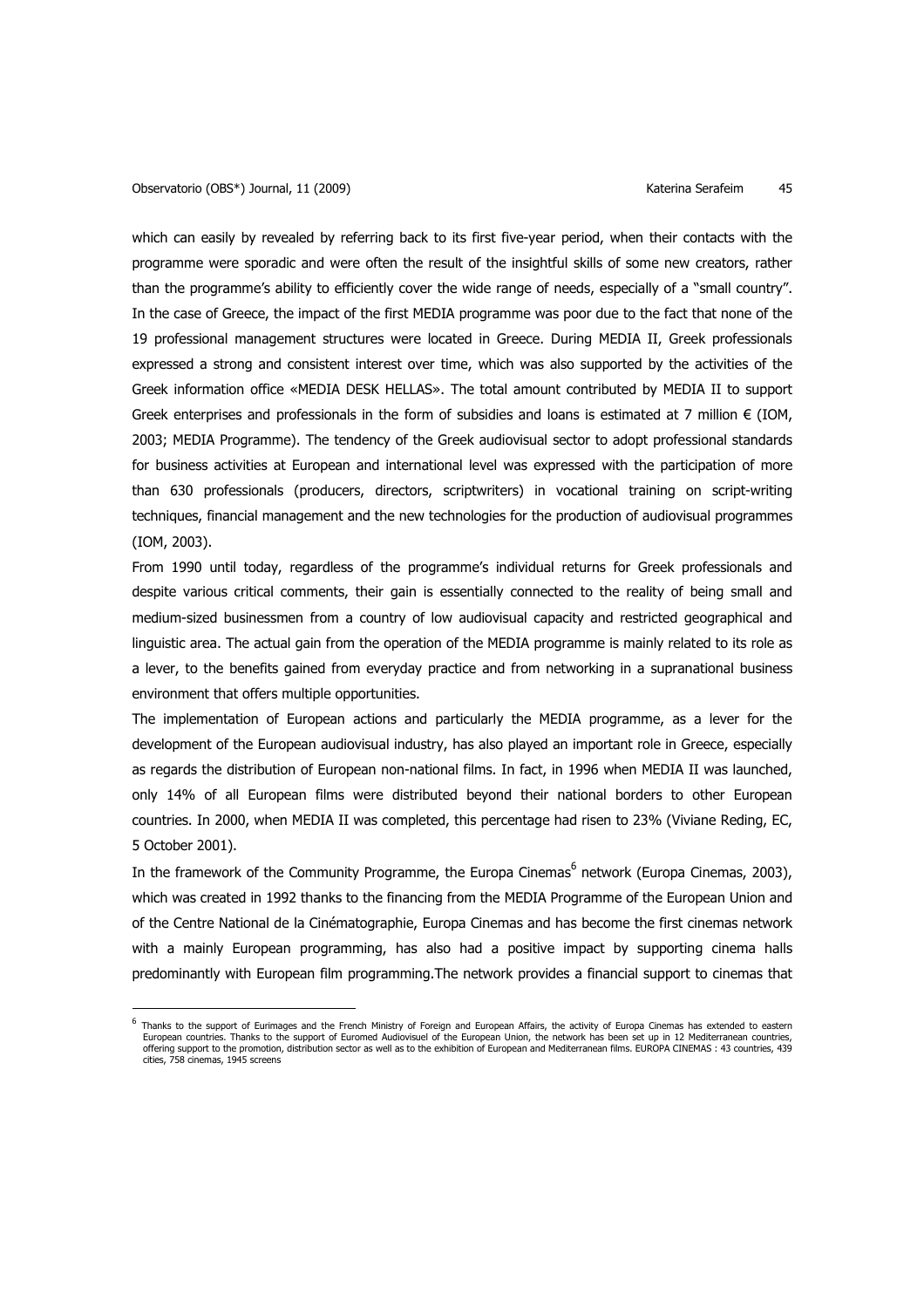commit themselves to the programming of a significant number of non-domestic European films and to the organisation of promotional activities concerning European films for young audiences. The network's effort, with the participation of 23 Greek cinema-halls with 27 screens in 10 cities, is appreciated by the Greek public, which is now given the opportunity to become acquainted with various film-making approaches within the broader European spectrum. It is noteworthy that, from 2003 until 2007, 99 feature films have been produced<sup>7</sup> (www.europa-cinemas.org).

As far as the exploitation is concerned, the best Greek films in the Greek cinemas, members of the Europa Cinemas Network(admissions) are the following (Greek Film Center):

# 2007:

- I Psyhi sto stoma Soul Kicking (Yiannis Economidis)
- Sugartown : Oi Gabroi (Kimon Tsakiris)
- El Greco (Yannis Smaragdis)

# 2006:

- Loufa kai parallaghi (Nicos Perakis)
- O Psillos (Dimitris Spyrou)

### 2005:

- Omiros (Constantine Giannaris)
- To Oneiro Tou Skilou (Angelos Frantzis)
- Nyfes (Pantelis Voulgaris)

### 2004:

 $\overline{a}$ 

- Triloyia : to livadi pou dakryzi (Theo Angelopoulos)
- Delivery (Nikos Panayotopoulos)
- Politiki kouzina (Tassos Boulmetis)

It is noteworthy that since 1991, with the support of the MEDIA Programme and within the framework of "Europa Cinemas" network, 266 Greek films were produced and distributed in the members of the

<sup>7</sup> Feature Films Produced: 15 (2007), 20 (2006), 23 (2005), 18 (2004), 23 (2003)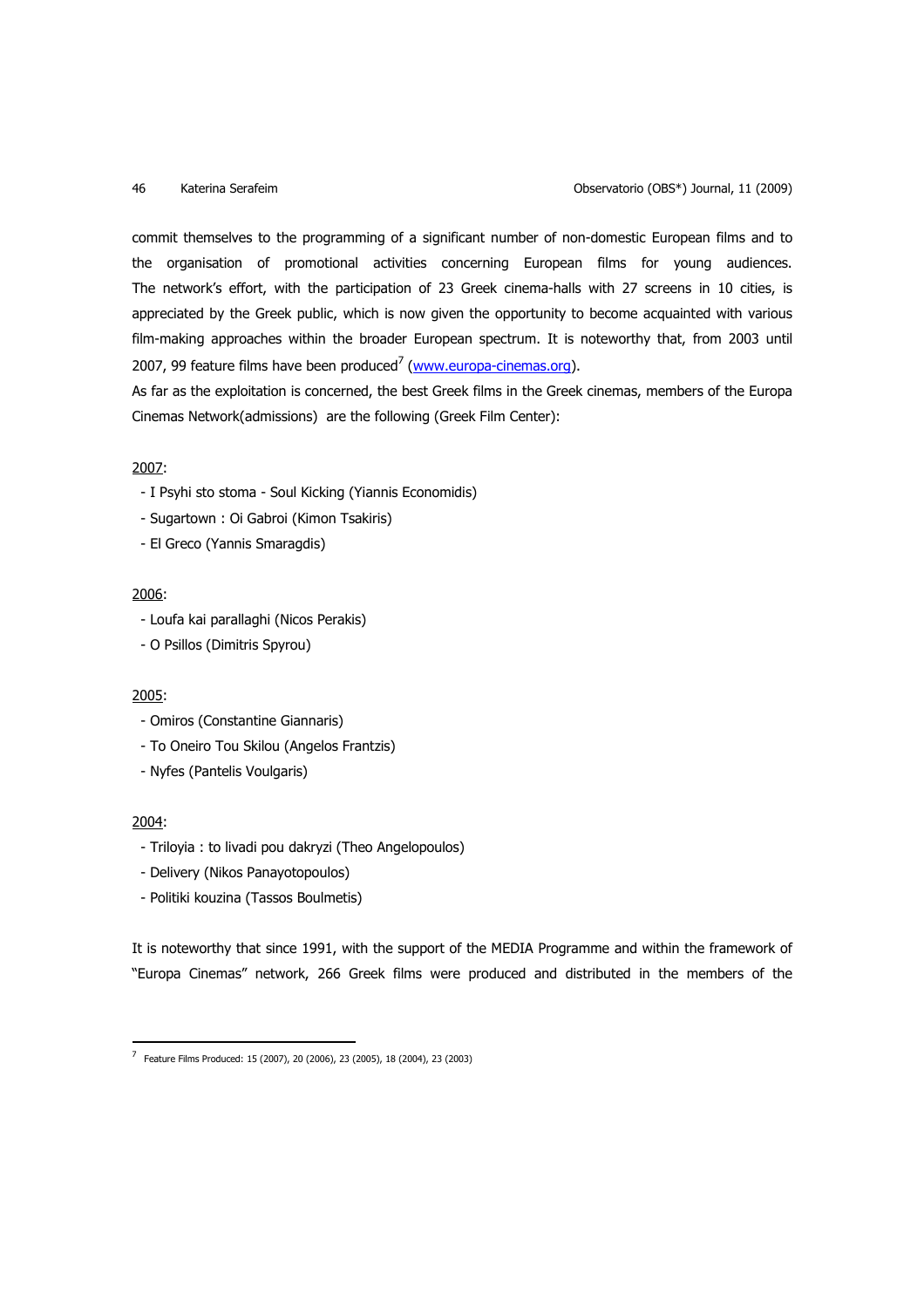$\overline{a}$ 

network<sup>8</sup> (www.europa-cinemas.org). Moreover, many Greek films were nominated, received special awards and were distributed in the E.U.

| 1991 | 5  |
|------|----|
| 1992 | 5  |
| 1993 | 6  |
| 1994 | 3  |
| 1995 | 8  |
| 1996 | 14 |
| 1997 | 4  |
| 1998 | 24 |
| 1999 | 16 |
| 2000 |    |
| 2001 | 37 |
| 2002 | 25 |
| 2003 | 30 |
| 2004 | 13 |
| 2005 | 21 |
| 2006 | 30 |
| 2007 | 24 |
| 2008 | 1  |
|      |    |

**Table 1: Number of Greek films distributed in "Europa Cinemas" network, by year**

Up until now there was a difference between the member states. The five large member states were always interested in distribution, because that is where they made the most money. The small member states, which currently amount to 22 (that is 22 and 5, whereas previously it was 10 and 5), are interested in how they can develop their productions so that they can have a vehicle of their own culture in all member states and around the world. Thus, the smaller member states are exclusively interested in development. Perhaps "exclusively" is too strong a word, so let us say they are more interested in development than they are in distribution.

Greece has not realised its full potential. There is still plenty of room for Greece to develop many more projects. We have seen that Greece is among the countries that have been present since the outset of the

 $^8$  The number of Greek films which have been financially supported since the beginning of the MEDIA programme is larger than 266.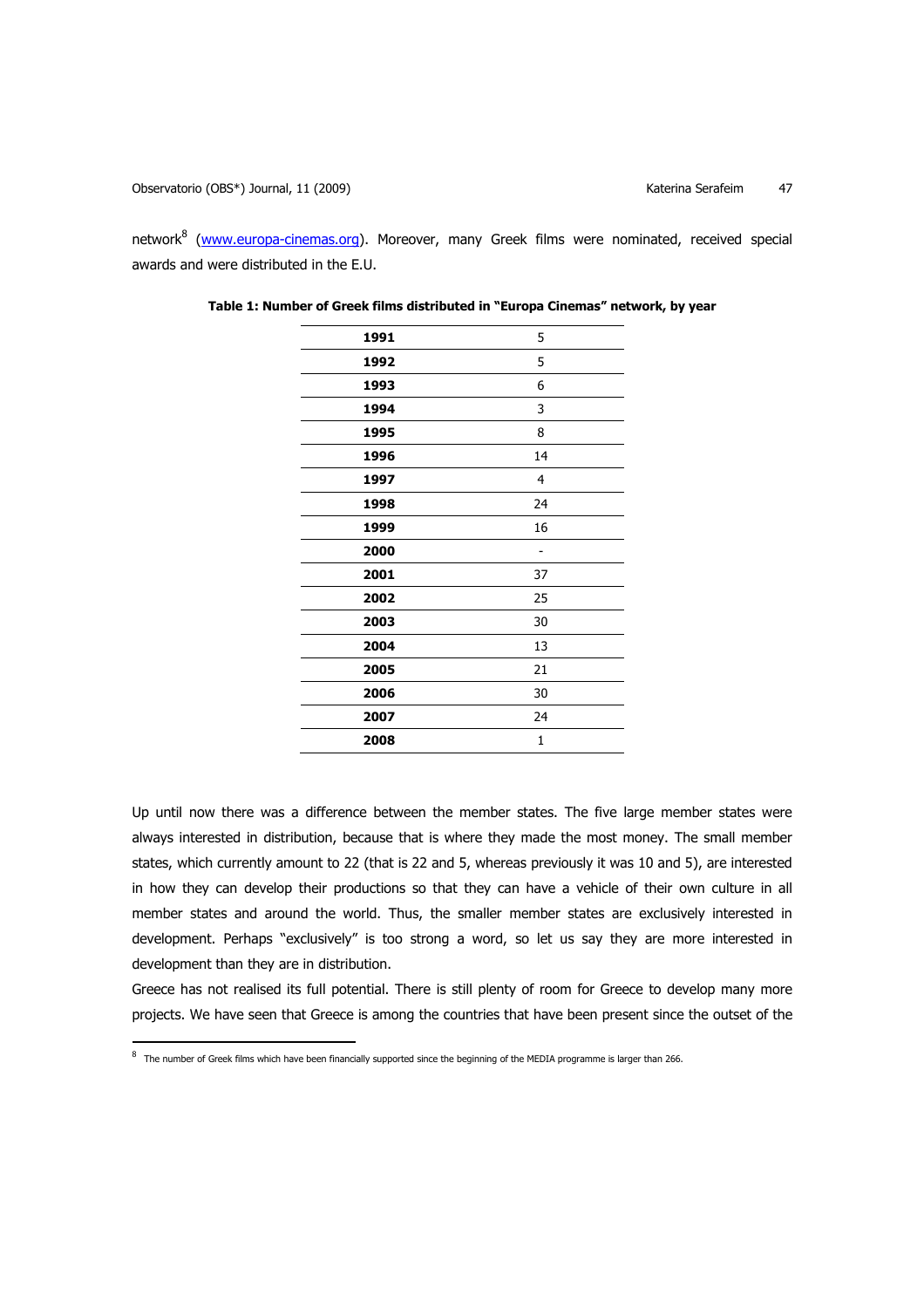Programme in 1988, including the MEDIA pilot programme and all subsequent phases.

To give you an example, from 2001 to 2005 a total of 41 proposals have passed on to the development stage. Out of the total number of 110 development proposals that were submitted to MEDIA, 19 were deemed ineligible from the start, 50 were rejected and 41 were financed.

Now as regards the years, one sees that some years are truly better than others. The best year was 2002, in which 19 proposals were submitted, out of which 12 were financed. This translates into a percentage of 63%, which is exceptional in comparison not only to the Greek participation, but also compared to all other participations. In 2004 we achieved a percentage of 44%, which is also extraordinary. That is, 12 out of the 27 proposals that were submitted went through.

Many say that a large number of the projects that receive funding are French. By counting how many were submitted and how many were eventually selected, one discovers that the percentage of French projects is much smaller for the simple reason that the French have made many more proposals. So, if they make 500 proposals and 100 of these go through, then we have a success rate of 20%. Therefore, it is clear that the figures are relative (Serafeim, 2005).

American predominance over the wider European cinema market is also confirmed as an enduring reality in Greece, inclined towards intensifying over time. To a large extent, this situation is explained by the powerful mechanisms used by the U.S.A. for the distribution and promotion of their cinematographic products. There is a huge supply of films of a standardised form and the public seems to have become addicted to films that are "easy to digest" and find their way to movie-theatres without difficulties. In Greece there are several companies –subsidiaries of American multinational groups– which import films and receive a commission on revenue thus limiting distribution risk to a minimum. It is worth mentioning that out of the 180-200 films screened on average in cinemas each year – always considered in proportion to the international film market and the success of films based on box-office results – 65-70% of these films are distributed by three companies –out of a total of eight in Greece– which represent the major U.S.A. companies in the country, namely Fox, Disney, Columbia, Warner and others (Media Desk Hellas, 2000, 5: 15). On the other hand, the smaller presence of European cinema in Greece is mainly due to the intense competition and high financial risk involved, since no European subsidiaries exist and screening depends on the acquisition of film rights. As it is well known, one of the main obstacles in the transnational distribution of European films, is the issue of language that almost prevents movies from other small countries, such as Denmark or The Netherlands, from entering Greece (IOM, 2003).

An enormous problem, yet to be resolved, for all Greek films produced and screened in the country is distribution beyond national borders. The main reason is the limited outreach of the Greek language, also true for many other so-called "small countries", combined with the absence of a solid, co-ordinated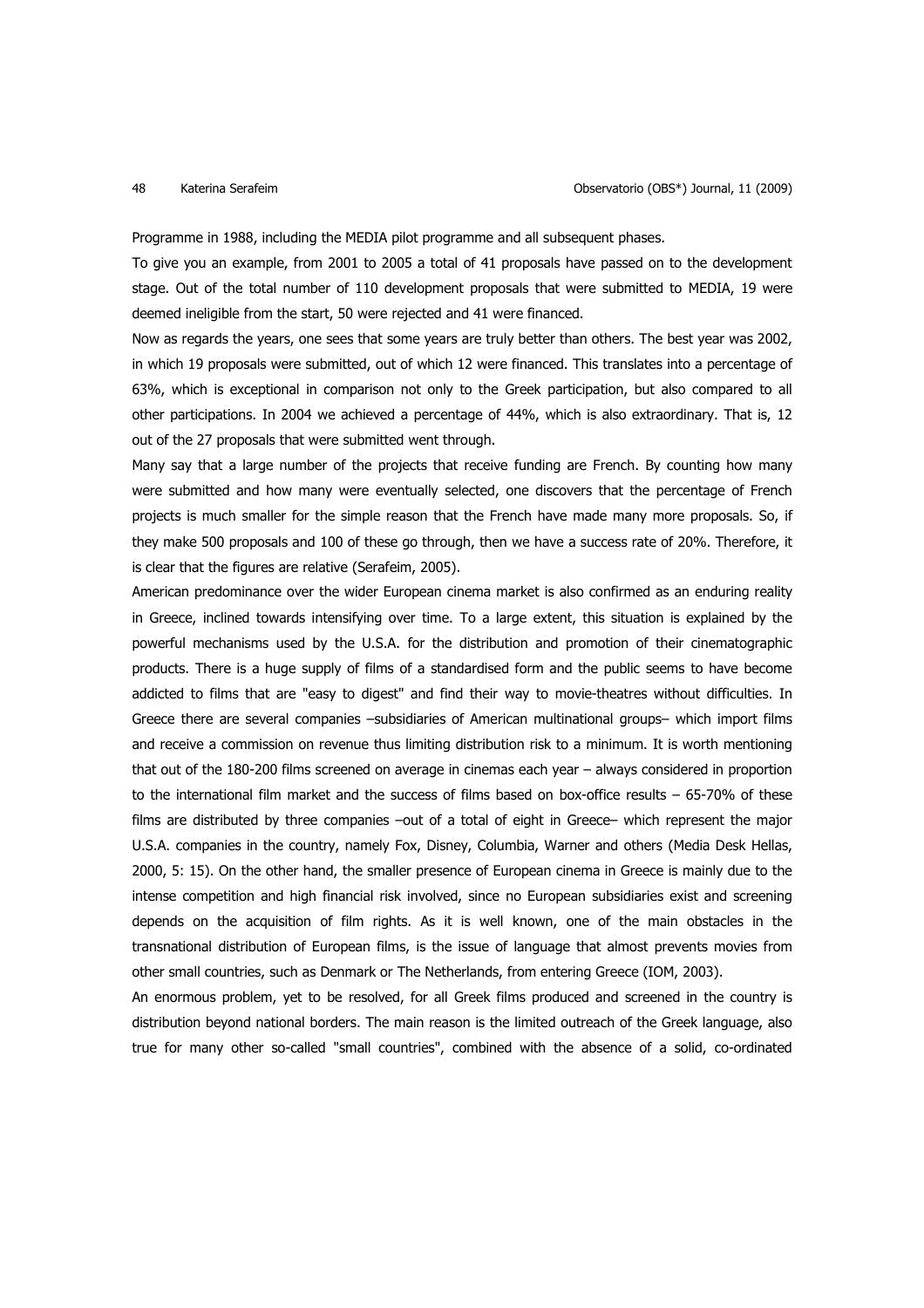distribution and promotion system.

# **The EUROMED AUDIOVISUAL Programme: Euromed Audiovisual - Euro-Mediterranean Audiovisual Co-operation**

In April 1997, the second Euro-Mediterranean Conference of Foreign Ministers in Malta chose the audiovisual sector as one of the priority areas for the social, cultural and human Chapter of the Barcelona Process. Much has been achieved since then in the way of audio-visual co-operation between the two sides of the Mediterranean within the Euromed Audiovisual Programme.

The Programme, which finished by the end of 2008, aimed to create new forms of cooperation between European and South Mediterranean operators in the audiovisual sector. The programme supported regional multi-annual cinema projects particularly in the following areas: development and promotion, training and distribution and circulation of Mediterranean and European audiovisual products. Its specific objectives were:

- to develop the audiovisual sector in the Southern Mediterranean region via cooperation between operators;
- to promote the transfer of technology and know-how through vocational training;
- to encourage cooperation between producers and distributors at Euro-Mediterranean level;
- to protect the region's audiovisual and film heritage to encourage the promotion and distribution of films in the EU and the Mediterranean (www.euromedaudiovisuel.net; Serafeim, 2005).

Euromed Audiovisual aimed to contribute to mutual understanding among the peoples of Europe and the South Mediterranean region, by emphasising common values and the richness of the region's cultural diversity and promoting Euro-Mediterranean dialogue. The Programme played a key role as part of the social, cultural and human Euro-Mediterranean partnership as it addresses all aspects of audiovisual policy, seeking to promote the circulation of Euro-Mediterranean productions, highlight these productions, to ensure that those working in the sector can compete internationally and to facilitate understanding between cultures and exchanges between civil society.

In 2000, the first Euromed Audiovisual Programme, with a €20 million budget, resulted in six projects. In four years (2004), the MEDA funded Euromed Audiovisual Regional Programme had achieved significant results in film distribution, the preservation of the Southern Mediterranean's audiovisual heritage, the training of professionals, and the production of cartoons and documentaries. Audiovisual professionals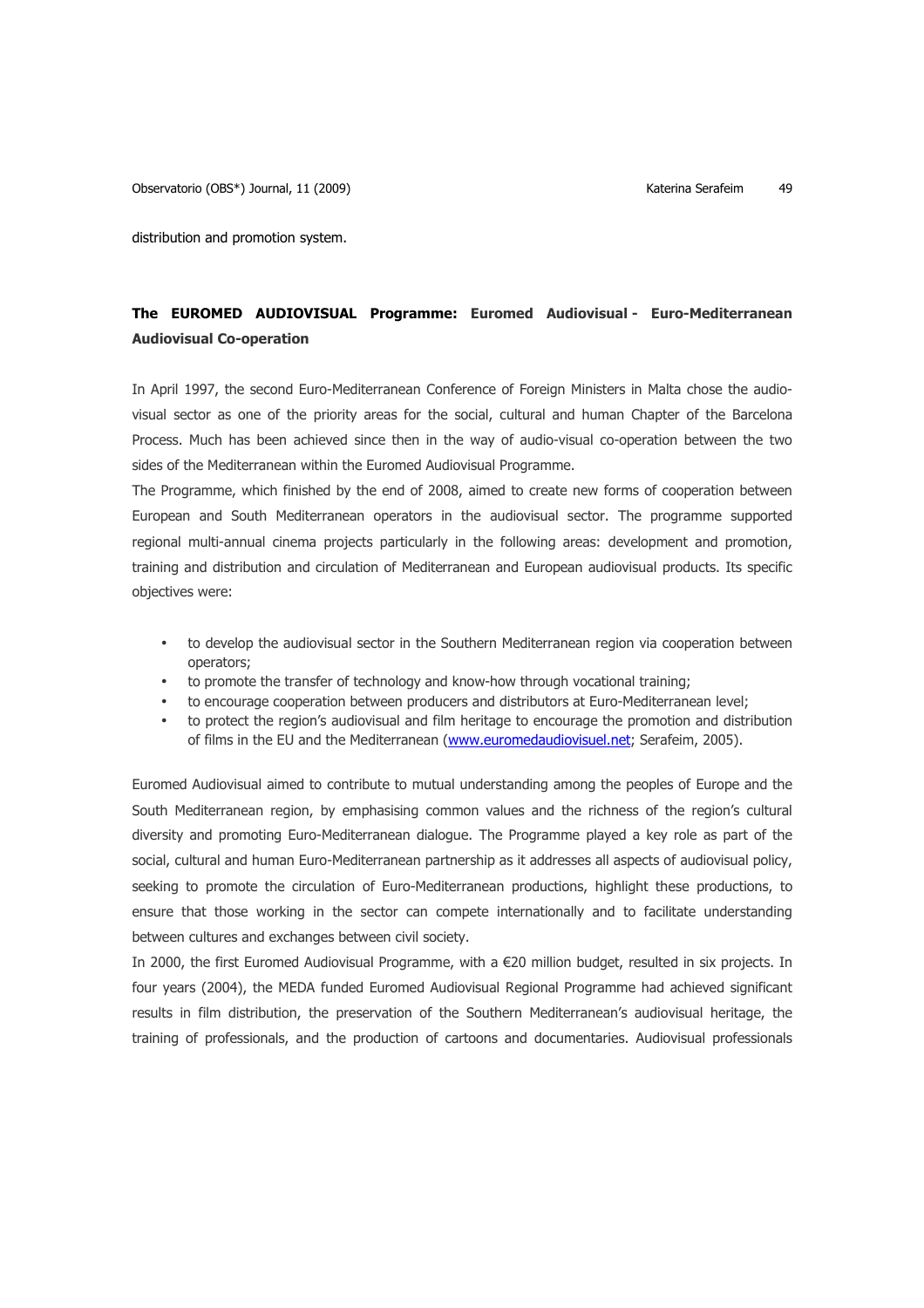from the 27 countries and territories (now 35) cooperated in the six projects building networks that have the skills needed by the different sectors of the audio-visual industry.

The programme's second phase, Euromed Audiovisual II, with a  $E15$  million budget for 2005-2008, has four priority activities (Serafeim, 2005; Euromed Audiovisual II):

- Development, distribution, promotion and exploitation of audiovisual projects;
- Restoring and archiving audiovisual productions;
- Raising awareness among Mediterranean Partners of the regulation concerning the protection of audiovisual projects;
- Support to vocational training.

While the Euromed Audiovisual I Programme was more geared towards supporting production so as to bring about the emergence of a Mediterranean film market, Phase II has as a priority, throughout 2005- 2008, to improve coordination in all the pre-production and post-production stages and between Euro-Mediterranean audiovisual professionals, in partnership with their European partners.

The selected projects provide training, offer technical assistance to put in place new legislation, and refocus the aid for the promotion, distribution and exploitation of Mediterranean films in the ten Mediterranean countries and in Europe and of European films in the MEDA region. Another objective is to support initiatives which reinforce audiovisual legislation in cooperation with the national authorities of the 10 Mediterranean countries. To protect films against piracy, technical assistance in the form of workshops is provided to raise awareness amongst the Partners' public administrations on measures that can be taken, including legislative ones to protect the films and the rights of authors.

The television services of the Mediterranean region possess a heritage amounting to several million hours of programmes. They are faced with the same problems and challenges. Moreover, their situation is aggravated by difficult economic conditions, a consequence of their well-known geographical and political situations, and the very variable interest shown by those making the decisions in respect of the future of these archives, often reflected in the lack of human, technical and financial resources available.

Among the regional projects that had been financed by the Euromed Audiovisual I, were "Europa Cinemas" and "CapMed". Two new contracts, involving "Europa Cinemas", were signed with the European Commission, as part of the Euromed Audiovisual II programme.

### EUROMED AUDIOVISUAL I: The CapMed Project

The Euromed Audiovisuel programme, by selecting and financing the CapMed network project, is helping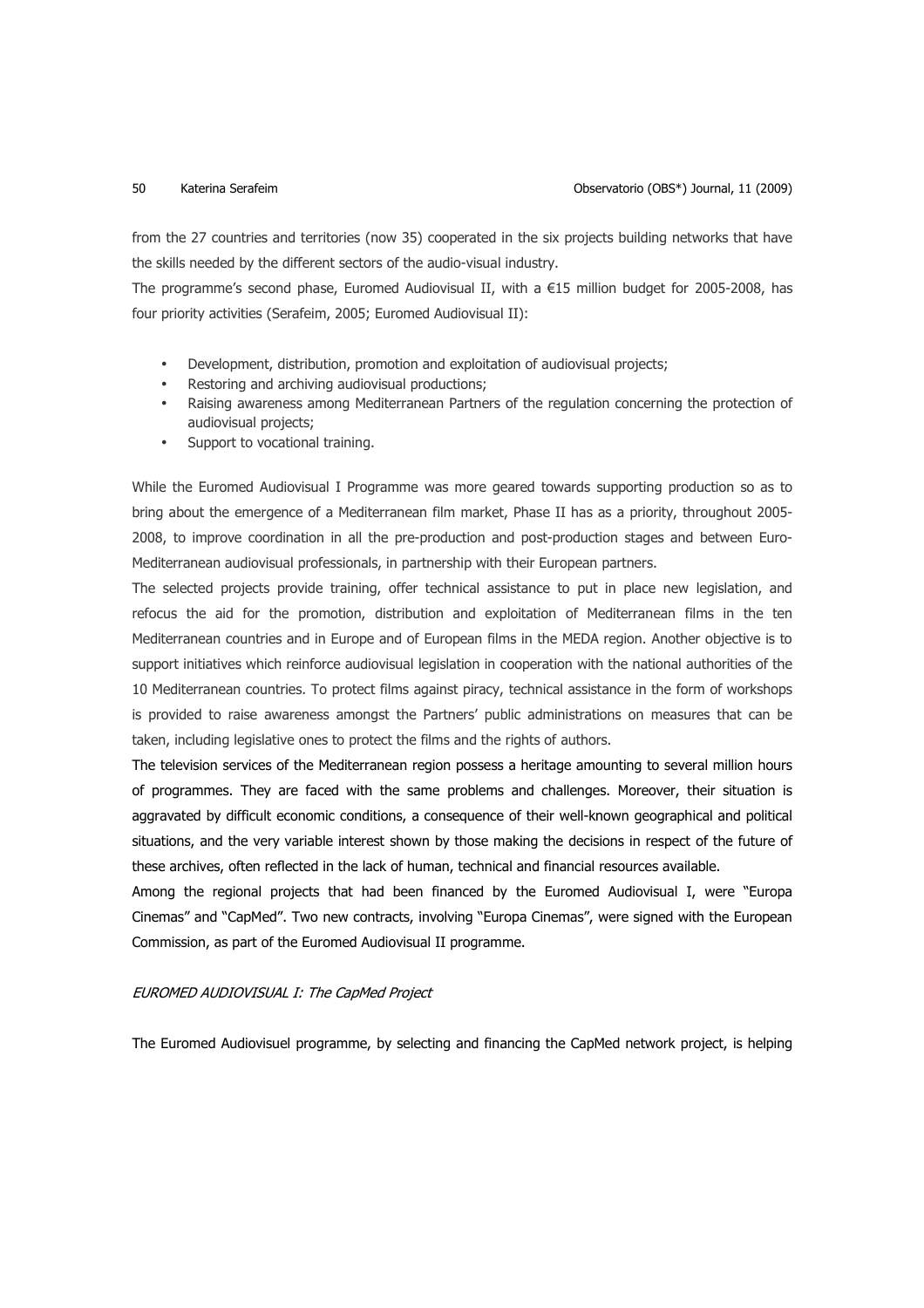create the necessary awareness of the dangers that threaten this heritage, and helping to provide the prerequisite conditions for saving and preserving these collections.

The aim of the CapMed network was to collect all the Mediterranean public television archives, while having as an objective the protection of television heritage and the facilitation of its diffusion and exhibition. Faced to the weakness and emergency of the disappearance threats that hang over the oldest archives, protection plans of television archives were implemented. The first step consisted in maintaining or substituting necessary transfer equipment of archives on modern and readable formats. Southern television channels were provided with equipment for transfer from old video formats (2-inch, 1-inch and ¾-inch), film restoration units and film cleaning machines. This disposal, in addition to the training of film restoration technicians, enabled the transfer of thousands of documents on modern formats. CapMed also improved the documentary treatment of these archives through the training or further training of documentalists and the spread of specific computer tools (www.cap-med.net; Serafeim, 2005).

The archives offered are based on the archives of the 13 partners and are sorted according to subject in a data base, which can be accessed in many languages (French, Arabic, English). At the end of the year 2004, more than 4.000 archive documents of great cultural interest, including, more than 3.000 hours of programmes could have been consulted on-line. The CapMed database enables the user to make a selection among a large thematic list, covering the main contents and dealing with the Mediterranean countries: Landscapes, History, Economy, Science, Culture, Civilisation, Life styles, Politics, Sports… Each document is composed of a few pictures, a text description and s short digital extract. The regional project, CapMed, arose from a common will of networking and common work. Following the Institut National de l'Audiovisuel's initiative, supported by the Euromed Audiovisual programme (4 million euros), the CapMed network collaborates with public television stations from many Mediterranean countries, including: Algeria (ENTV), Cyprus (CyBc), Egypt (ERTU), Greece (ERT), Italy (RAI), Jordan (JRTV), Malta (PBS), Morocco (2M & TVM), Palestinian Authority (PBC), Tunisia (ERTT) and Turkey (TRT), as well as two statutory members: the MMSH (maison des Sciences de l' Homme) and the Hellenic Audiovisual Institute (IOM). CapMed jointly offers this unique and full of differences, Euro-Mediterranean heritage $9$ .

In Greece, partners of the CapMed project were the public tv station ERT (Hellenic Broadcasting Corporation) and IOM (Hellenic Audiovisual Institute). The Hellenic Audiovisual Institute participated in the project CAPMED of the EUROMED AUDIOVISUAL I, by proposing a thematic Action entitled: "Mediterranean Diaspora: Images of a multicultural and multilingual encounter through the audiovisual archives", which was finally accepted (IOM, www.iom.gr). The implementation of EUROMED

 $\overline{a}$ 

<sup>9</sup> http://www.euromedaudiovisuel.net/general.aspx?menu=1&treeID=5618&lang=en&documentID=5621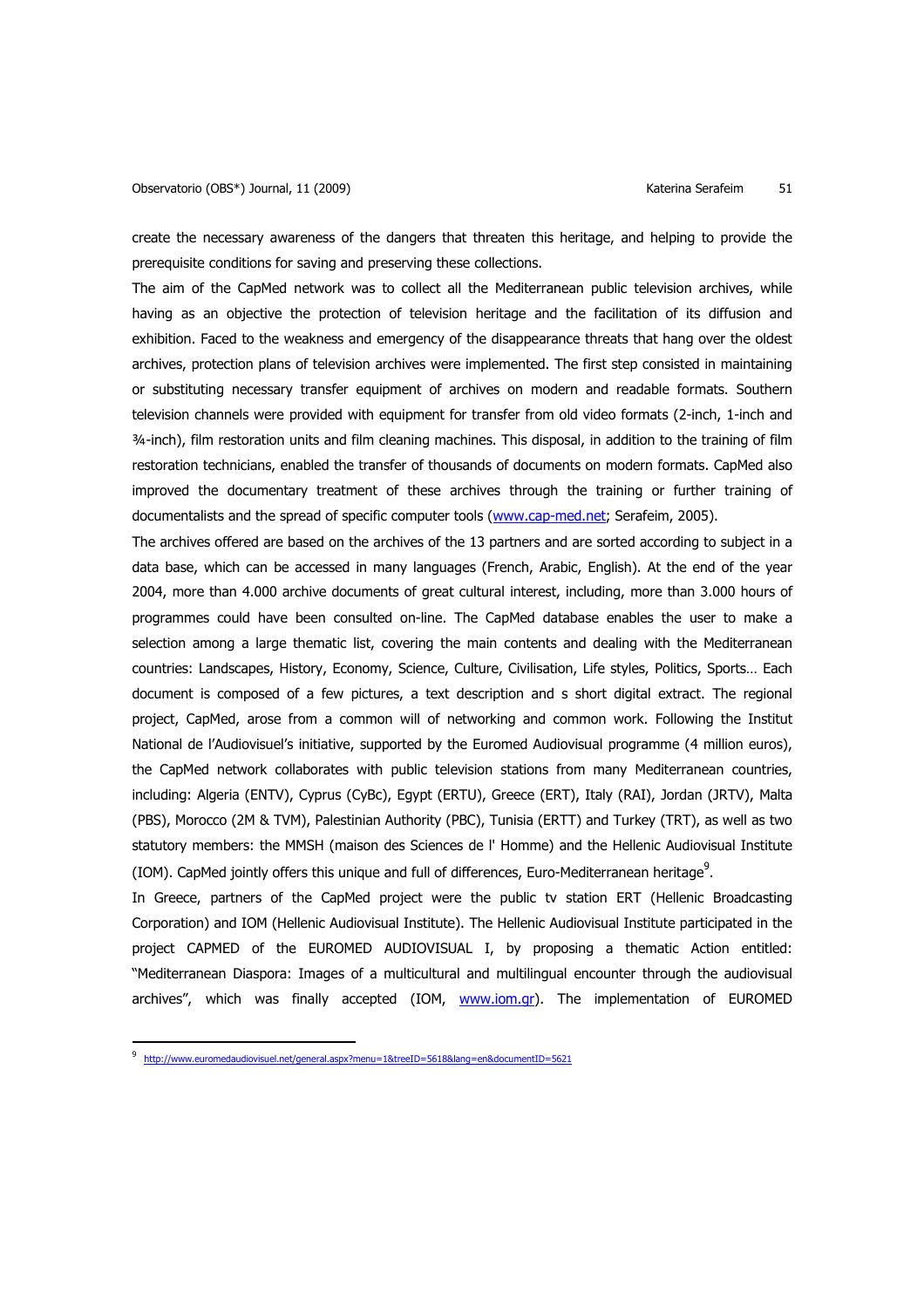AUDIOVISUAL I led to the creation of "The Audiovisual Historical Archive of ERT" (ERT, http://www.ertarchives.gr). 250 hours of film and 500 hours of video material - out of a total of 1.136 different television programmes, as well as 5.000 images from ERT's extensive body of material and rare archive footage were saved, documented and digitalized, within the framework of this project (ERT's historical audio-visual archive comprises 70% of the country's total audio-visual material). ERT allows free access to all those interested in its archives (www.ert.gr/archives) which are categorized according to thematic areas, country and type of archive. The Audiovisual Archive mainly consists of material of an informative nature, as well as documentaries and music programmes.

### **Conclusion**

The situation in the Greek audiovisual sector is simultaneously being recorded, which constitutes a special aspect of the broader cultural field and is the driving force behind the undertaking of initiatives that ensure the continuance of the Greek cultural identity and the dissemination of the Greek cultural heritage throughout Europe. The consequences of implementing the a/v Community policy in Greece is assessed positively and its effectiveness is in relation to Greece's cultural and economic goals. The programmes, actions and measures that have been established and implemented by the European Union in the sectors in question have been incorporated in the Greek law and order, and their positive effects are evident. However, despite the successful efforts to preserve the Greek cultural heritage with the aid of audiovisual media, and the promising forecasts regarding the development of the Greek audiovisual industry to the extent that it will be capable of competing with the European industry, questions are being raised as to the manner in which Community aid is being utilised in Greece, with the results often being contrary to the efforts made.

Television constitutes the most virtual means of communication, since it has the ability to enter the viewer's home and show images from every corner of the world. Especially in the EU, the television industry plays a catalytic intercultural role. In a community where the citizens of 25 member states with different cultural backgrounds coexist, it is necessary to cultivate a cultural foundation that will bring together, without assimilating, the unique characteristics of every nation and promote unity through diversity.

Television in the EU is the most important contemporary cultural industry and is justly used as a medium for implementing cultural policy. Apart from the "Television without Frontiers" Directive, which determines the legislative framework for the free, cross-border circulation and provision of television broadcasting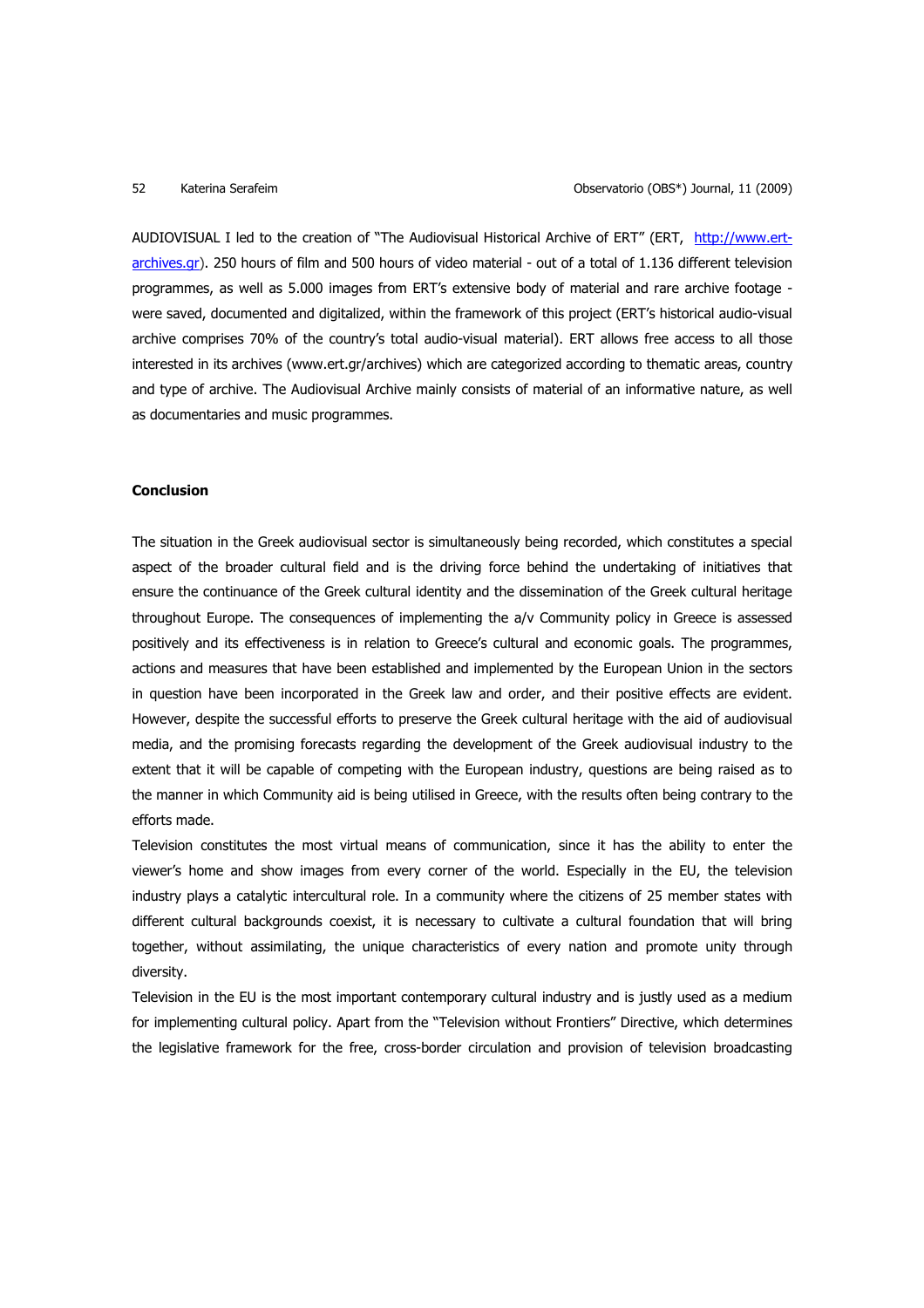services, it is necessary for television itself to act as a cultural intermediary contributing to the distribution of television programmes and the mutual knowledge of other peoples.

As regards Greece – which belongs to the so-called "small countries", namely those countries that have a limited geographic and linguistic area, as well as audiovisual production –, the EU policy on audiovisual media has started a series of discussions and controversies. The Greek audience rarely comes across programmes of European origin on Greek television. If Greek private television stations, which attract the largest number of viewers, do not broadcast a reasonable number of European programmes, then how will Greeks get to know their fellow Europeans? How will they grasp and understand their way of life, traditions, mores, history and culture? Conversely, how will the Europeans pass on the Greek culture if the participation of Greek productions in the programme structure of European television networks is so limited? How will the linguistic and cultural diversity of Europe – a principle underlying the "Television without Frontiers" Directive – be promoted when many of the films that are broadcast are dubbed? Do dubbed television products come under domestic productions? Is it perhaps true that only the second compound of the term "audiovisual" is European, since the first compound does not maintain the original language? How can the "cultural mission" of the European television industry – which also has a wider economic dimension – be achieved, while simultaneously being attacked by its transatlantic opponent?

- In what way will this "cultural mission" –with the wider economic dimensions- of the European audiovisual industry be accomplished?
- If not a satisfactory percentage of European programmes is not transmitted or shown on the Greek TV, if not a satisfactory number of European films is not distributed in the Greek cinemas, how will the Greek people be able to be acquainted with their European partners, their cultures, their way of life, their customs?
- How will the rest of the Europeans be participants of the Greek culture if the Greek programmes and films do not travel around Europe?
- How will the linguistic and cultural diversity be promoted?

In 1992 the Maastricht Treaty encouraged cultural cooperation between member states, which resulted in the creation of a "European cultural model" that tries to find a balance between respect for the unique cultural expression of every nation and the interplay between them, as well as for the forms of cooperation which feed and enrich diversity.

The audiovisual sector of every country is inextricably bound to its culture. Especially with regard to the European Union, the audiovisual industry has a dual – cultural and economic – dimension. Its main aim is to highlight the uniqueness and cultural diversity of the member states, which constitute the main features of the European reality, and to promote the competitiveness of the European cultural and audiovisual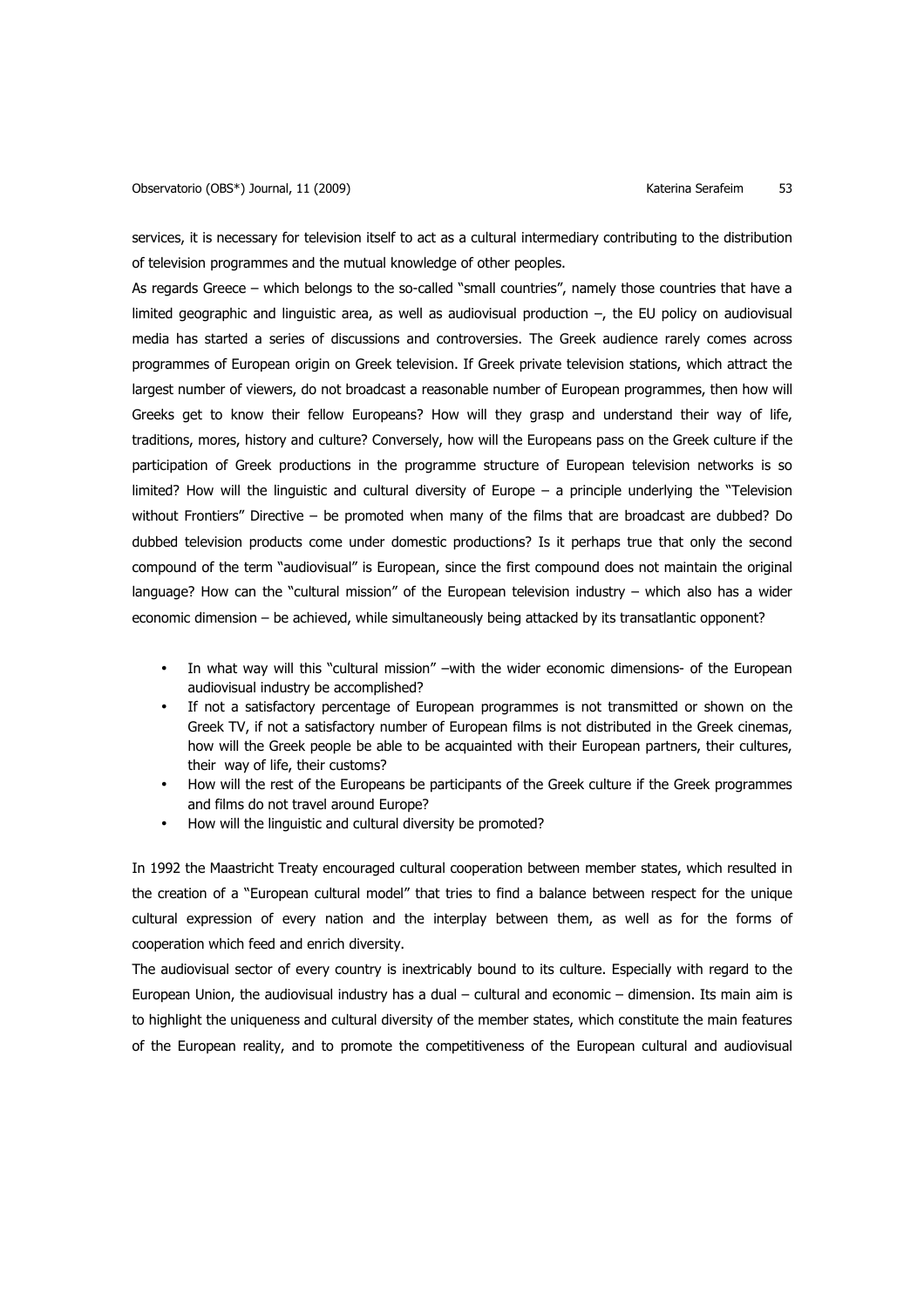industry. Thus, the role currently played by audiovisual media creates the need to ensure a balance, on the one hand at the national level between the forces of the market and public interest, and on the other hand at the European level between maintaining the cultural diversity of Europe and supporting employment and competitiveness. Particular emphasis was therefore placed on the establishment and implementation of a common European policy on culture and audiovisual media.

The EU Audiovisual Policy, in reality, reflects two cultural policies: one, largely implicit, which drives towards a European cultural identity another which protects national identities. There is an implicit cultural dimension in the economic objectives of the EU audiovisual policy, even if its development relies on the stimulus of market harmonisation. The development of a European cultural identity is helped by access to programming and cinematographic films from other European countries and, perhaps, by co-productions. The fact that the momentum towards a harmonised market has faltered should be a matter of concern, while acknowledging the importance of cultural diversity. A more integrated market could provide stronger competition for the US, by allowing for higher budgets and production values and stimulating the artistic exploration of a European identity.

The philosophy, political-ideological premises, aims, content and effectiveness of the EU policies on audiovisual media and culture certify the ever increasing emphasis that the EU places on the cultural dimension of European integration, both for political and economic reasons. The EU Policies on Audiovisual Media play a catalytic role in strengthening the unity in diversity and in enhancing the "European Culture" which derives from the "Europe of Cultures".

### **References**

90/685/EEC: Council Decision of 21 December 1990 concerning the implementation of an action programme to promote the development of the European audiovisuel industry (Media) (1991 to 1995) (90/685/CE)

95/564/EC: Council Decision of 22 December 1995 on the implementation of a training programme for professionals in the European audiovisual programme industry (Media II - Training) (95/564/CE)

95/563/EC: Council Decision of 10 July 1995 on the implementation of a programme encouraging the development and distribution of European audiovisual works (Media II - Development and distribution) (1996- 2000)( 95/563/CE).

2000/821/EC: Council Decision of 20 December 2000 on the implementation of a programme to encourage the development, distribution and promotion of European audiovisual works (MEDIA Plus - Development, Distribution and Promotion) (2001-2005) (2000/821/CE)

The CAPMED Project, http://www.cap-med.net

Commission Communication to the Council, the European Parliament, the European Economic and Social Committee and the Committee of the Regions 'The future of European regulatory policy in the audiovisual sector', Brussels,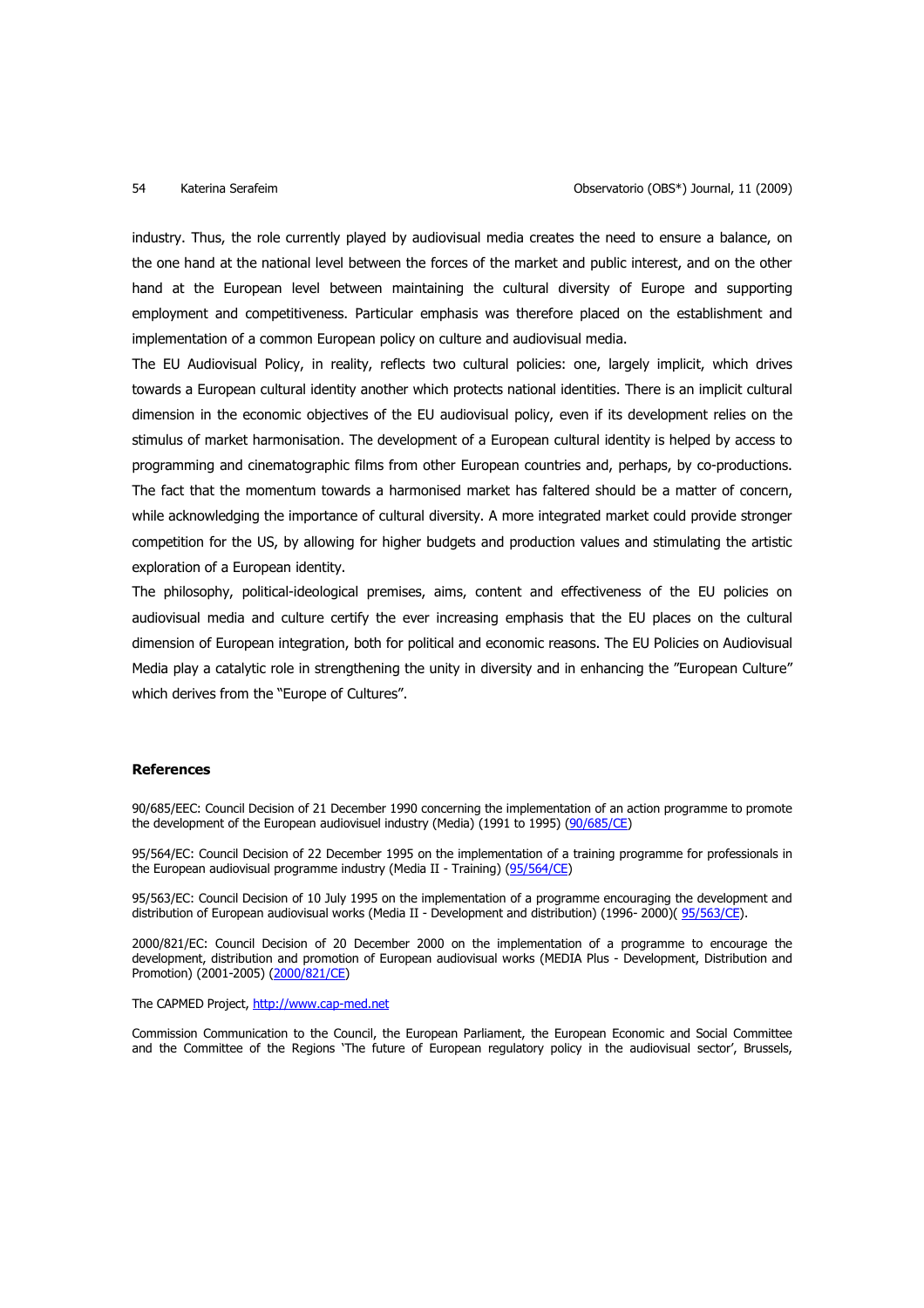Observatorio (OBS\*) Journal, 11 (2009) Charles Controller Materia Serafeim 55

15/12/2003, COM (2003) 784 final.

COUNCIL DIRECTIVE of 3 October 1989 on the coordination of certain provisions laid down by law, regulation or administrative action in Member States concerning the pursuit of television broadcasting activities (89/552/EEC). OJ L 298, 17.10.1989, p. 23. The "Television without Frontiers" Directive (1989).

Corrigendum to Decision No 845/2004/EC of the European Parliament and of the Council of 29 April 2004 amending Decision No 163/2001/EC on the implementation of a training programme for professionals in the European audiovisual programme industry (MEDIA-Training) (2001-2005) (OJ L 157, 30.4.2004), Official Journal L 195, 02/06/2004 P. 0001 – 0001, (2004/845/CE)

Corrigendum to Decision No 846/2004/EC of the European Parliament and of the Council of 29 April 2004 amending Council Decision 2000/821/EC on the implementation of a programme to encourage the development, distribution and promotion of European audiovisual works (MEDIA Plus – Development, Distribution and Promotion) (2001-2005) (OJ L 157, 30.4.2004) (846/2004/CE)

Decision No 163/2001/EC of the European Parliament and of the Council of 19 January 2001 on the implementation of a training programme for professionals in the European audiovisual programme industry (MEDIA-Training) (2001-2005) Official Journal L 026 , 27/01/2001 P. 0001 – 0009, (2001/163/CE)

DECISION No 1718/2006/EC OF THE EUROPEAN PARLIAMENT AND OF THE COUNCIL of 15 November 2006 concerning the implementation of a programme of support for the European audiovisual sector (MEDIA 2007)

DIRECTIVE 2007/65/EC OF THE EUROPEAN PARLIAMENT AND OF THE COUNCIL of 11 December 2007 amending Council Directive 89/552/EEC on the coordination of certain provisions laid down by law, regulation or administrative action in Member States concerning the pursuit of television broadcasting activities. "Audiovisual Media Services Directive".

EUROMED AUDIOVISUAL, http://www.euromedaudiovisuel.net

EUROMED AUDIOVISUAL II PROGRAMME http://www.euromedaudiovisuel.net/general.aspx?menu=1&treeID=5618&lang=en&documentID=5621

EUROPA CINEMAS, The Network, 10 Years, Edition 2003, p. 2

Hellenic Audiovisual Institute (IOM), www.iom.gr

Hellenic Audiovisual Institute, European Commission.(2003). The Audiovisual Sector in Greece. Athens: IOM. Hellenic Republic, Ministerial Decision 6138/E/17.3.2000

Hellenic Republic, Law 2251/1994 'On consumer protection', article 14 para. 8

Media Desk Hellas, www.mediadeskhellas.eu

Media Desk Hellas, Newsletter (Ενηµερωτική Έκδοση), Issue No 5, March 2000, p. 15.

Papathanassopoulos, S.(2000). Η τηλεόραση και το κοινό της [Television and its Viewers]. Athens: Kastaniotis.

Paschalidis, G.(2005). "Η ελληνική τηλεόραση" [Greek Television] in Vernikos N., Daskalopoulou S., Badimaroudis F., Boubaris N., Papageorgiou D. (ed.). Πολιτισμικές Βιομηχανίες [Cultural Industries]. Athens: Kritiki.

Serafeim, K. (2005). European Unification and Greek Cultural Identity. The E.U policy for the audiovisual media and culture. Thessaloniki (unpublished PhD thesis).

Skouras, Τ. (2003). Η οικονομική διάσταση των ΜΜΕ [The Economic Dimension of the Media], Athens: Papazisis